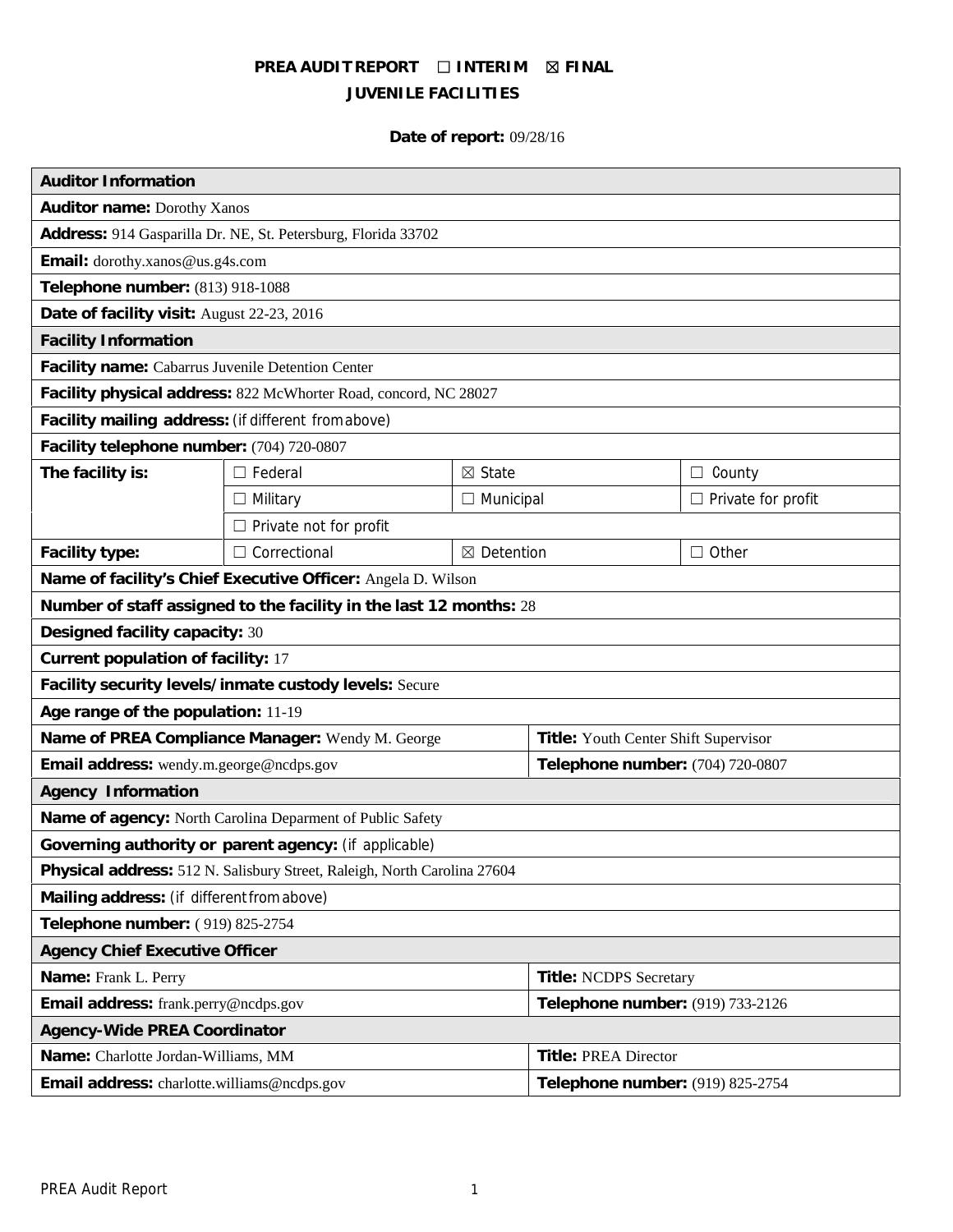#### **AUDITFINDINGS**

#### **NARRATIVE**

Cabarrus Juvenile Detention Center (Cabarrus JDC) is a thirty (30) bed secure detention facility for both male and female residents governed by North Carolina Department of Public Safety (NCDPS). The detention facility formally known as Gaston Detention Center is located in Concord, North Carolina. The newly renovated facility is a state operated detention center serving residents from the eleven (11) surrounding counties that could also be transfers or pending committed placements. Accordingly, the residents average length of stay is seven (7) days and can be extended if necessary. The average age is between 11-19 years old although juvenile jurisdiction could remain until the age of 21. There were seventeen (17) male residents at the detention facility at the time of the review.

The detention facility has a staffing pattern that supports a high level of supervision and supportive interventions for residents. The detention facility is staffed with twenty-eight (28) full-time and part-time employees. The staff consisted of: Detention Director; (3) Youth Center Shift Supervisors; (20) Youth Counselor Technicians; (2) Certified Teachers; Administrative Assistant and Human Services Coordinator.

The medical staff consists of two (2) contracted licensed registered nurses providing nursing services on-site daily, five (5) days a week and an on-call physician. The facility has contracts with the local hospital for 24 hour emergency needs. A medical physician visits the facility weekly. Also, the nurses provide health education and counseling about a variety of health topics. The medical staff provides medical care to include: completing the initial intake assessment, review intake referrals, routine and additional lab work as ordered, STD testing and treatment as indicated, updating immunization records, seasonal flu vaccinations, routine eye exams, dietary services and referrals, administration of medications/treatments as prescribed, assessments of resident injuries and treatment as required, medical assessments and monitoring with any restraint or seclusion, assessments of somatic health complaints with treatment as indicated, develop treatment plans and provide medical discharge plans. Several on-site medical clinics occur including a weekly medical clinic, a weekly mental health clinic, and participation in weekly treatment planning meetings. The dental services are provided off campus and consists of dental care, cleaning, education, and treatment fillings to extractions. All residents are seen by the dentist at least annually for a wellness check. The detention facility has contracted an optometrist who provides routine eye exams. Esther House of Stanley County, Inc. is the program identified to provide the victim advocacy services for the residents at the detention facility. Emergency services and forensic examinations are conducted at the Carolinas Medical Center. There are two (2) contracted licensed mental health clinicians providing mental health services at the detention facility.

There are two (2) teachers providing educational services licensed by the N.C. Department of Public Instruction. The detention facility provides an educational program during the week in order for residents to maintain their grades and the continuity of care upon return to their community schools. The program is designed for residents to have the opportunity to learn at the highest level possible. The instructional program encourages the residents to explore their abilities to learn, understand their cultural backgrounds, and enhance their future. Residents receive instruction in life skills, English, mathematics, social studies and science. Required special education services are provided for residents. Along with the education the residents are provided in the classroom, the residents have an opportunity to participate in a "Distressed Plant Program" in conjunction with Lowe's home improvement store. The teachers retrieve distressed plants from Lowe's on a bi-weekly basis and the residents nurture them back to a healthy state. Once the plants are healthy again, they are given to staff and others who must pay it forward by giving a plant to someone else. The program provides the residents with a chance to explore and learn about plant care and the variety of plants that are grown in their area. Additionally, this program can serve as an intervention and opportunity for the residents to give back to the community as well as learn a trade.

During the evening, the residents have the opportunity to participate in groups discussing a variety of topics equipping them with the skills needed to assist in becoming successful and productive citizens when they return to their families and community. As indicated, the staff are dedicated to planting, nurturing, encouraging and empowering seeds for growth with the resident they are committed to serve.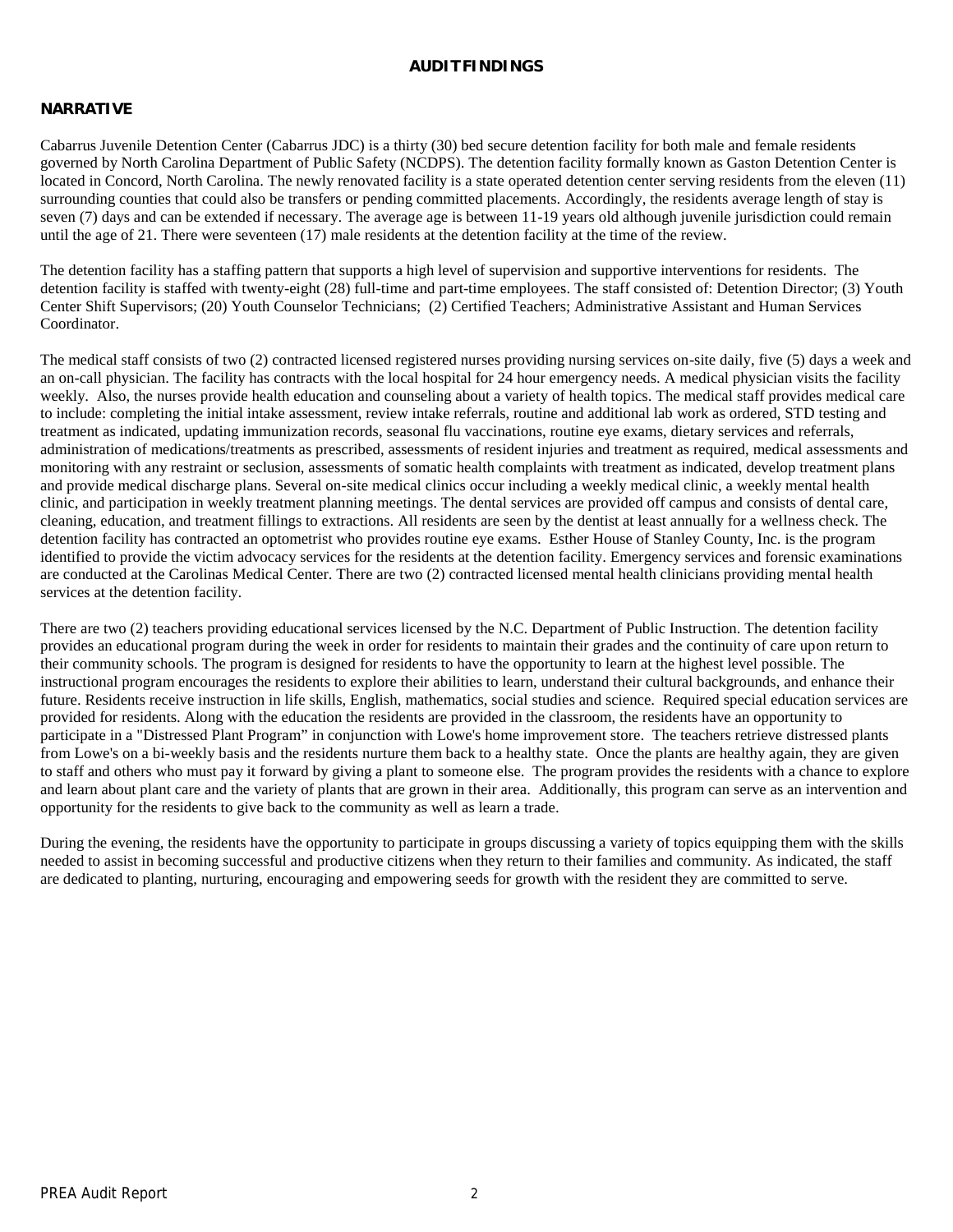# **DESCRIPTION OF FACILITY CHARACTERISTICS**

Cabarrus Juvenile Detention Center (Cabarrus JDC) located in Concord, North Carolina was designed and has the capacity for thirty (30) male and female residents. At the time of the audit, the detention facility had only male residents. The detention facility's physical plant is a single story building within a fenced secure area and an outdoor recreation area. Cabarrus JDC has a secured main entrance with an administrative area with several offices and conference room, two (2) classrooms, intake area with several secure rooms, and two (2) separate living quarters referred to as A-Wing and B-Wing. Each wing has fifteen (15) single bedrooms with individual sinks and toilets and one of the bedrooms on each wing is handicap accessible. There are two (2) control rooms monitored by staff and thirty (30) cameras strategically placed throughout the detention facility excluding the bedrooms and shower/bathroom areas. The medical area is located on one (1) of the wings and contains an examining table, medication cart and storage. Each wing has a shower/bathroom area, laundry room and storage area. The detention facility has a maintenance area and residents are restricted from this area.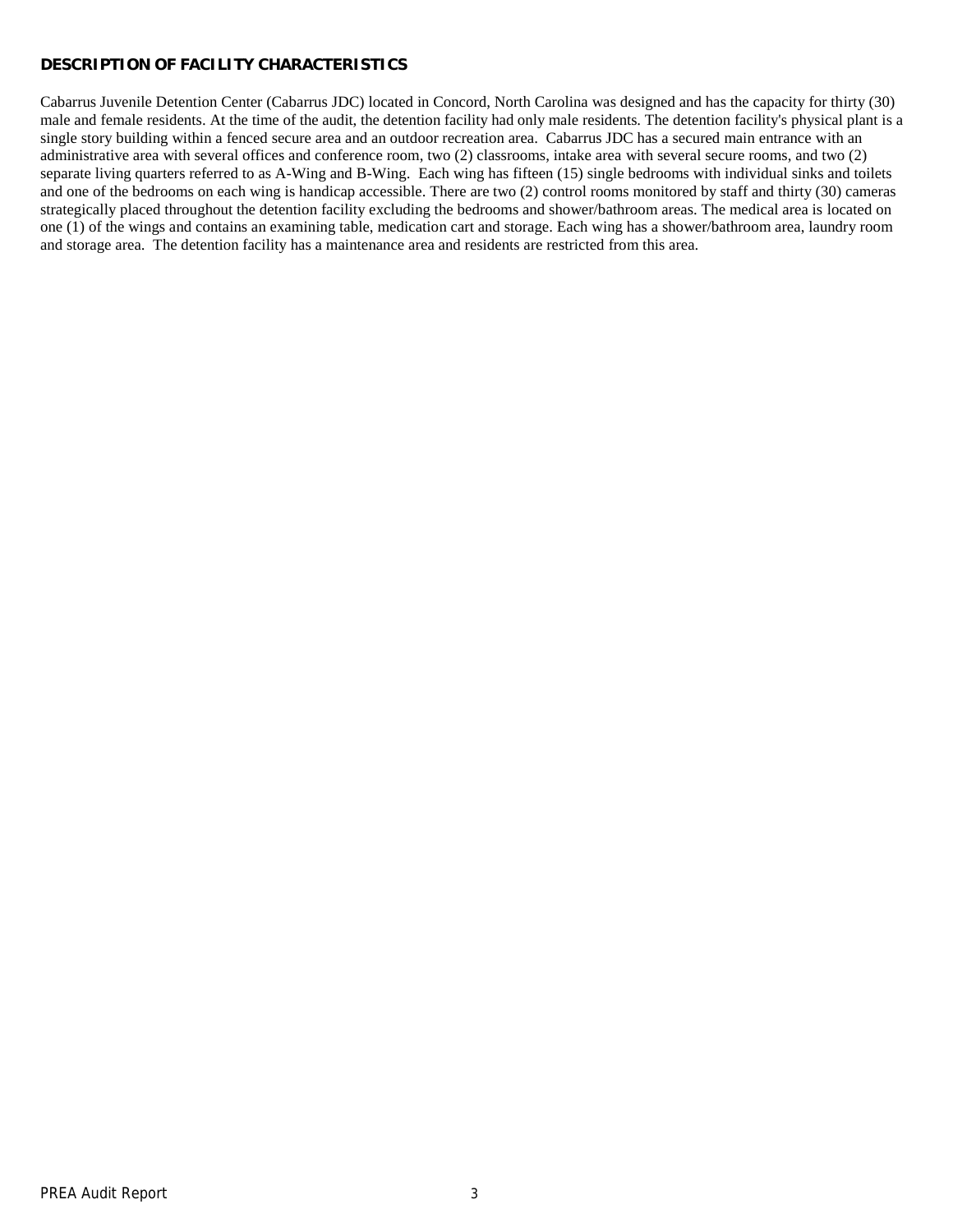#### **SUMMARY OF AUDIT FINDINGS**

The notification of the on-site audit was posted by July 11, 2016, six weeks prior to the date of the on-site audit. The posting of the notices was verified during the tour and verified by photographs received on the USB flash drive from the Detention Director. The photographs indicated notices were posted in various locations throughout the detention facility including the administration area, education area, intake area, medical area, and living quarters (A-Wing & B-Wing). This auditor did not receive any communications from the staff or the residents as a result of the posted notices. The Pre-Audit Questionnaire, policies, procedures, and supporting documentation were received by July 25, 2016. The documentation was uploaded to a USB flash drive organized and easy to navigate. The initial review revealed the need for additional information in regard to the Pre-Audit Questionnaire and supporting documentation which did not sufficiently address a number of the standards. After a discussion with the Detention Director and providing a list of noted concerns, the Detention Director sent some documentation prior to arrival to the detention facility. Also a number of supporting documents were provided during the on-site visit. Specific corrective actions during the on-site visit taken to address some of the deficiencies are summarized in this report under the related standards.

The on-site audit was conducted on August 22-23, 2016. An entrance briefing was conducted with the Detention Director, two (2) Youth Center Shift Supervisors, Administrative Assistant and Human Services Coordinator. During the briefing, it was explained the audit process and a tentative schedule for two (2) days to include conducting interviews with the staff and residents and reviewing the documentation. A complete guided tour of the entire detention facility was conducted including the administrative area with offices, education area with classrooms, medical area, recreation area, control rooms, two (2) living quarters (A-Wing & B-Wing) and maintenance area. During the tour, residents were observed to be under constant supervision of the staff while involved in various activities. The detention facility was clean, well maintained and it was obvious staff took pride in their working areas. Notification of the PREA audit was posted in all locations throughout the detention facility as well as minimal postings informing residents of the telephone numbers to call against sexual abuse and harassment and to call the victim advocate. Cameras and video surveillance system enhance their capabilities to assist in monitoring blind spots and the review of incidents. There are cameras installed in a number of areas throughout the detention facility. There were no cameras installed in the resident's bedrooms or shower/toileting area so residents are not seen on the surveillance system while showering or toileting, but can be viewed by same sex staff as they supervise the shower area. During the tour, it was observed the shower/toilet areas in both living quarters did allow for privacy. Also each resident's bedroom had an individual sink and toilet and a privacy flap for their window that allowed for privacy.

During the two (2) day on-site visit, there were a total of seventeen (17) male residents in the detention facility and two (2) living quarters (A-Wing & B-Wing). Residents were randomly selected from both wings for the interview process. A total of ten (10) residents were interviewed on the second day of the audit. Residents were well informed of their right to be free from sexual abuse and harassment and how to report sexual abuse and harassment using several ways of communication such as trusted staff, administrative staff, family member, and the hot line. The community victims'advocacy service and telephone number is available to the residents. There is evidence of Cabarrus JDC's Detention Director obtaining a Memorandum of Understanding to provide confidential emotional support to residents who are victims of sexual abuse and forensic exams.

Nineteen (19) staff including those from both shifts, supervisory staff, investigation staff, contracted staff (teacher), medical and mental health staff, Detention Director, two (2) Youth Center Shift Supervisors, and Human Resources Coordinator were interviewed during the on-site visit. Additionally, the NCDPS PREA Coordinator was interviewed previously prior to the on-site visit. Overall, the interviews revealed the staff is knowledgeable of the PREA standards and were able to articulate their responsibilities and their mandated duty to report.

At the end of the second day, an exit briefing with a summary of the findings was conducted with the NCDPS Director of Facility Operations, Detention Director, Youth Center Shift Supervisor, Administrative Assistant and Human Services Coordinator. At the exit debriefing, it was discussed additional documentation was required for five (5) standards and it was determined this information would be sent to this auditor within the next two (2) weeks to be in compliance with all the PREA standards. The requested information was sent to this auditor by the Detention Director. This auditor reviewed all requested information and this detention facility is in full compliance with the PREA Standards.

Number of standards exceeded: 1

Number of standards met: 37

Number of standards not met: 0

Number of standards not applicable: 3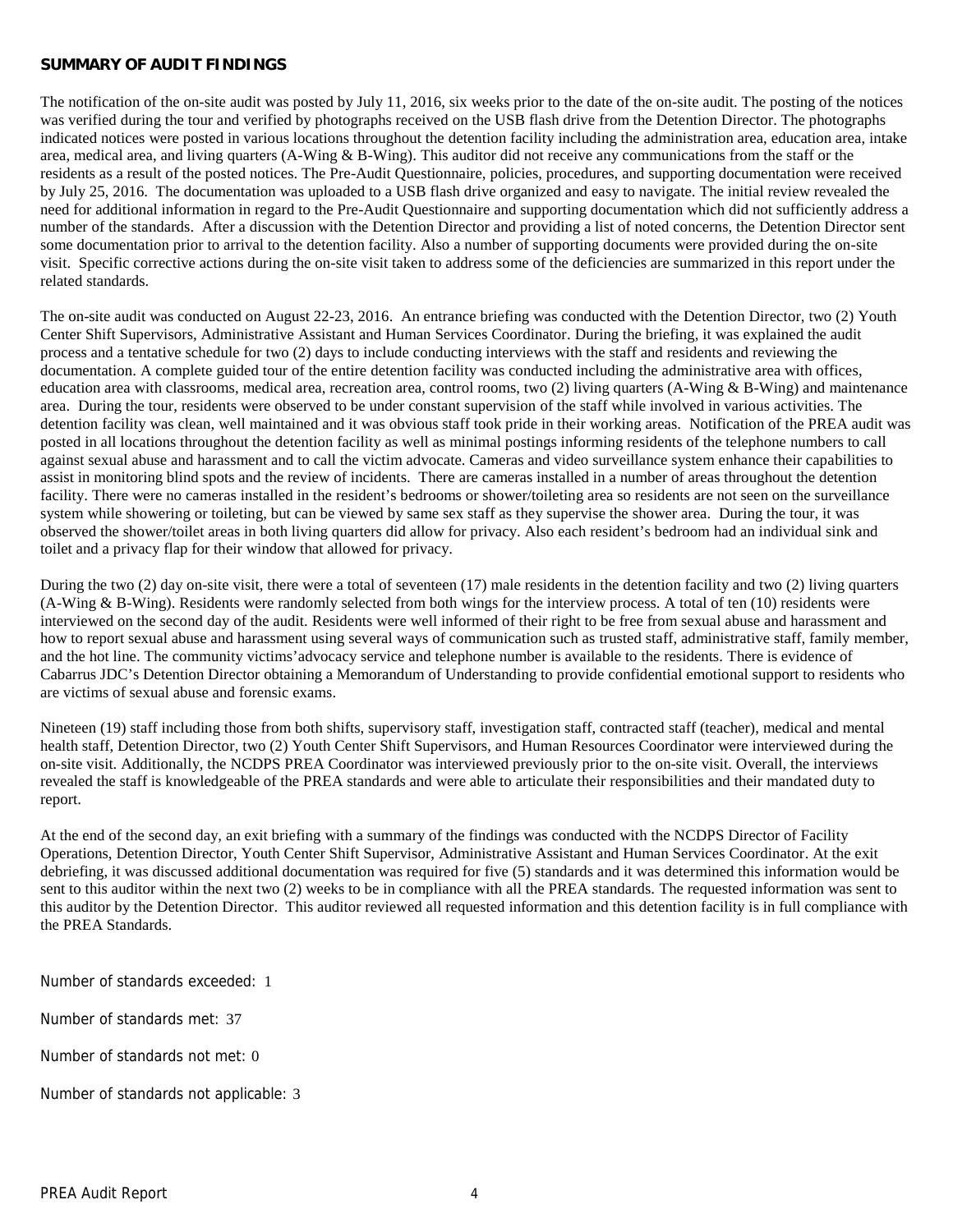**Standard 115.311 Zero tolerance of sexual abuse and sexual harassment; PREA Coordinator**

- ☒ Exceeds Standard (substantially exceeds requirement of standard)
- ☐ Meets Standard (substantial compliance; complies in all material ways with the standard for the relevant review period)
- ☐ Does Not Meet Standard (requires corrective action)

**Auditor discussion, including the evidence relied upon in making the compliance or non-compliance determination, the auditor's analysis and reasoning, and the auditor's conclusions. This discussion must also include corrective action recommendations where the facility does not meet standard. These recommendations must be included in the Final Report, accompanied by information on specific corrective actions taken by the facility.**

The initial review of the North Carolina Department of Public Safety (NCDPS) Sexual Abuse and Harassment Policy and Requirements and Procedures (R&P) Document reviewed and approved by both the Commissioner and Deputy Commissioner in June 2013 and NC General Statute 14-27.7 (Intercourse and sexual offenses with certain victims; consent no defense) outlines how each facility implements its approach to preventing, detecting and responding to all approaches of sexual abuse and harassment, including the definitions of prohibited behaviors as well as sanctions for staff, contractors, volunteers and residents who had violated those prohibitions. Additionally, the policy provided comprehensive guidelines and a training foundation for implementing each facility's approach to include the zero tolerance towards reducing and preventing sexual abuse and harassment of residents. It is evident, the executive administration has taken the PREA Standards to another level and it is reflected in their commitment to protecting the residents in their care throughout the State of North Carolina.

NC Department of Public Safety has a designated PREA Coordinator, her official title is PREA Director and reports directly to the General Counsel, NCDPS. The PREA Director works statewide to implement the PREA Standards and indicated she has sufficient time and authority to develop, implement and oversee the agency's efforts toward PREA compliance. She has one hundred and forty (140) PREA Compliance Managers that report indirectly to her. Cabarrus YDC's PREA Compliance Manager is one (1) of the Youth Center Shift Supervisors and during her interview indicated she had sufficient time and authority to develop, implement and oversee the detention facility's PREA compliance efforts to comply with the PREA standards. Additionally, she has created a PREA compliance binder that is organized, detailed with information, and contains the reporting process for the detention staff. It was evident during the staff interviews, staff had been trained and were knowledgeable of NCDPS Sexual Abuse and Harassment Policy and R&P Document including all aspects of sexual abuse and sexual harassment in accordance with the requirements.

**Standard 115.312 Contracting with other entities for the confinement of residents**

- ☐ Exceeds Standard (substantially exceeds requirement of standard)
- ☐ Meets Standard (substantial compliance; complies in all material ways with the standard for the relevant review period)
- ☐ Does Not Meet Standard (requires corrective action)

**Auditor discussion, including the evidence relied upon in making the compliance or non-compliance determination, the auditor's analysis and reasoning, and the auditor's conclusions. This discussion must also include corrective action recommendations where the facility does not meet standard. These recommendations must be included in the Final Report, accompanied by information on specific corrective actions taken by the facility.**

The documentation reviewed indicated that the North Carolina Department of Public Safety (NCDPS) does not contract for the confinement of residents with private entities or other entities, including other government agencies, therefore this standard is not applicable to this detention facility.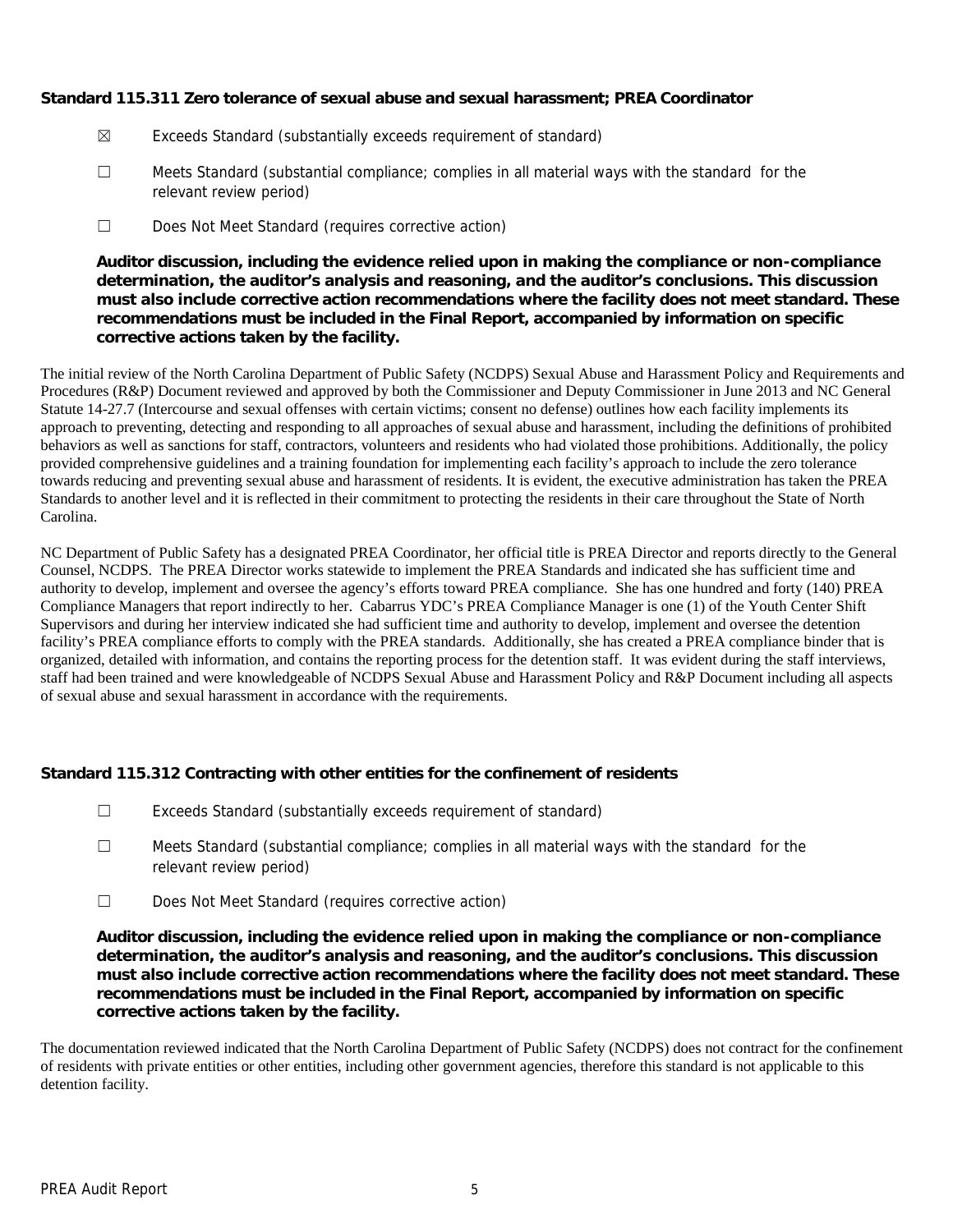### **Standard 115.313 Supervision and monitoring**

- ☐ Exceeds Standard (substantially exceeds requirement of standard)
- $\boxtimes$  Meets Standard (substantial compliance; complies in all material ways with the standard for the relevant review period)
- ☐ Does Not Meet Standard (requires corrective action)

**Auditor discussion, including the evidence relied upon in making the compliance or non-compliance determination, the auditor's analysis and reasoning, and the auditor's conclusions. This discussion must also include corrective action recommendations where the facility does not meet standard. These recommendations must be included in the Final Report, accompanied by information on specific corrective actions taken by the facility.**

The initial review of the North Carolina Department of Public Safety (NCDPS) Sexual Abuse and Harassment Policy and Requirements and Procedures (R&P) Document reviewed and approved by both the Commissioner and Deputy Commissioner in June 2013 – Section 1.12 (Staffing) and GS 143B-709 (Security Staffing) contained the required information identifying the facility to develop a staffing plan to provide for adequate staffing levels to ensure the safety and custody of residents, account for departmental resident to staff ratios, physical plant, video monitoring, and federal standards. Additionally, the policies contained information identifying the facility shall comply with staffing requirements including exigent circumstances and supervisory staff conducting unannounced rounds during all shifts. During the initial documentation review, Cabarrus JDC's staff-to-youth ratios is identified as 1:8 during the resident waking hours and 1:16 during resident sleeping hours. Cabarrus JDC's staffing plan was developed, implemented and approved in 2015 and their staffing plan's annual review was in 2016. Both staffing plans were found to be in compliance with this standard. During the initial documentation review, the facility did not report deviations from the staffing plan during the past 12 months. Minimum staff ratios are always maintained, the facility has a mechanism in place for call outs and staff volunteer to stay over if needed. Cabarrus JDC is a secure detention facility and utilizes constant video and staff monitoring to protect the residents from sexual abuse and harassment. The Youth Services Shift Supervisors conduct and document unannounced rounds on all shifts and in all areas of the detention facility to monitor and deter staff sexual abuse and harassment on a weekly basis. The unannounced rounds are documented in the log books, shift reports and an email is sent to the Detention Director. The documentation, Detention Director and staff interviews confirmed the process takes place in the detention facility.

**Standard 115.315 Limits to cross-gender viewing and searches**

- ☐ Exceeds Standard (substantially exceeds requirement of standard)
- $\boxtimes$  Meets Standard (substantial compliance; complies in all material ways with the standard for the relevant review period)
- ☐ Does Not Meet Standard (requires corrective action)

**Auditor discussion, including the evidence relied upon in making the compliance or non-compliance determination, the auditor's analysis and reasoning, and the auditor's conclusions. This discussion must also include corrective action recommendations where the facility does not meet standard. These recommendations must be included in the Final Report, accompanied by information on specific corrective actions taken by the facility.**

The initial review of the North Carolina Department of Public Safety (NCDPS) Sexual Abuse and Harassment Policy and Requirements and Procedures (R&P) Document reviewed and approved by both the Commissioner and Deputy Commissioner in June 2013 – Section 1.13 (Searches); NCDPS Division of Juvenile Justice (DJJ) Detention Policy and Requirements and Procedures (R & P) Document reviewed and approved in July 2012 – Section 1.8 (Searches) and NCDPS DJJ Youth Development Center Policy and Requirements and Procedures (R&P) Document – Section 2.7 (YDC Admission Procedures) and NCDPS DJJ and Deliquency Prevention Policy dated 5/19/04 – Section YD/YC 3.2 (Searches, Population Count and Juvenile Supervision) required each facility to maintain protocols on limited pat-down searches to same gender staff absent exigent circumstances, shower procedures, opposite gender announcing when entering dorm areas, and prohibiting the search of a transgender or intersex resident solely for the purpose of determining the resident's genital status. Additionally, the Office of PREA Administration in its "Campaign of Awareness" sent a memorandum dated April 22, 2013 to all Directors and Managers on the development of a Cross Gender bulletin board document and announcement to be displayed and shared to all staff. There is a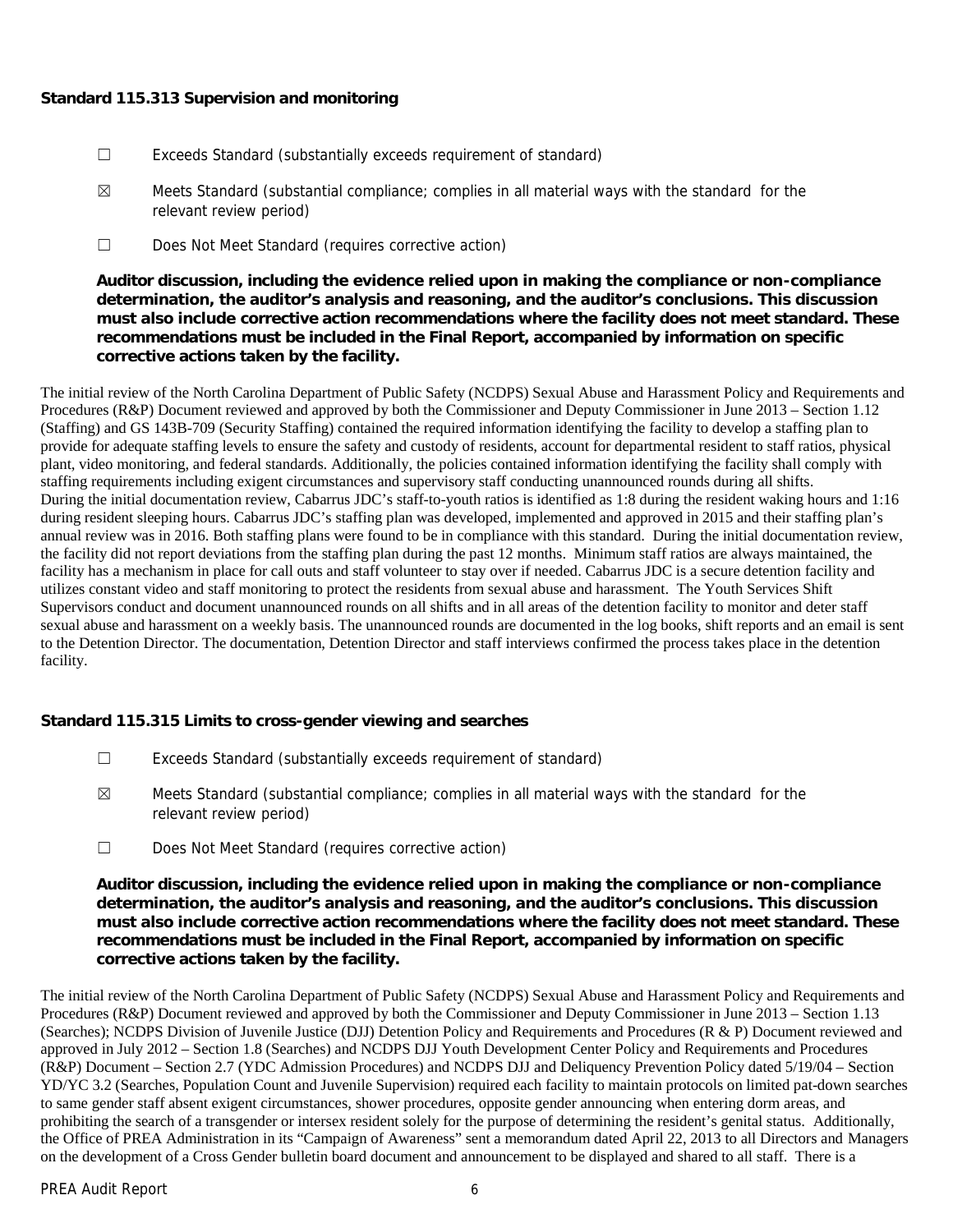requirement for all staff to sign and date the "Cross Gender Annoucement and Acknowledgment" form acknowledging their completion of the orientation and limitations to cross gender viewing and searches. A review of the training documentation and staff interviews confirmed the training on pat down searches, cross-gender pat searches and searches of transgender and intersex residents, and prohibiting cross-gender strip or cross-gender visual body cavity searches of residents. Most residents stated that they had never been searched by a staff member of the opposite sex nor had they ever seen a staff conduct a cross gender pat down search. At the time of the audit, the detention facility had only male residents. Most staff and a few resident interviews indicated that female staff entering the living quarters consistently announce themselves.

Staff and resident interviews confirmed residents are able to shower, perform bodily functions and change clothing without non-medical staff of the opposite gender viewing them. In addition, staff and resident interviews indicated that female staff are prohibited from entering the bathroom/shower area while male residents are showering. There have been no cross-gender pat down searches, cross-gender strip or cross-gender visual body cavity searches of residents in the past 12 months. Also, there have been no exigent circumstances of cross-gender pat down, strip or visual body cavity searches conducted of residents in the past 12 months. All staff were able to describe what an exigent circumstance would be but in most instances were not knowledgeable of the procedures for securing authorization to conduct such a search as well as the requirements for justifying and documenting those searches. Most staff interviews could not identify the NCDPS policy on prohibiting staff from searching or physically examining a transgender or intersex resident for purpose of determining that resident's genital status. After the on-site visit, all staff were re-trained on female staff announcing their presence went entering into the living quarters, cross gender pat searches and searches of transgender and intersex residents, and prohibiting cross-gender strip or cross-gender visual body cavity searches of residents. Also, all staff were re-trained on the policy prohibiting staff from searching or physically examining a transgender or intersex resident for purpose of determining that resident's genital status. The Cabarrus JDC's Detention Director sent the documentation to this auditor. The information was reviewed by this auditor and the detention facility is in full compliance with this standard.

**Standard 115.316 Residents with disabilities and residents who are limited English proficient**

- ☐ Exceeds Standard (substantially exceeds requirement of standard)
- $\boxtimes$  Meets Standard (substantial compliance; complies in all material ways with the standard for the relevant review period)
- ☐ Does Not Meet Standard (requires corrective action)

**Auditor discussion, including the evidence relied upon in making the compliance or non-compliance determination, the auditor's analysis and reasoning, and the auditor's conclusions. This discussion must also include corrective action recommendations where the facility does not meet standard. These recommendations must be included in the Final Report, accompanied by information on specific corrective actions taken by the facility.**

The initial review of the North Carolina Department of Public Safety (NCDPS) Sexual Abuse and Harassment Policy and Requirements and Procedures (R&P) Document reviewed and approved by both the Commissioner and Deputy Commissioner in June 2013 – Section 1.10 (General Provisions) contained procedures to be taken to ensure residents with disabilities or who are limited English proficient have an equal opportunity and are provided meaningful access to all aspects of the facility's efforts to prevent, protect and respond to sexual abuse and harassment. Additionally, the policy indicates each facility will not rely on resident interpreters, resident readers or any kind of resident assistants except when a delay in obtaining interpreters services could jeopardize a resident's safety. NCDPS has established a contract with Telephonic Interpreting for statewide services to provide residents with disabilities and residents who are limited English proficient with various interpreter services on an as needed basis. NCDPS DJJ pamphlet "Expect Respect: Your Safety in Juvenile Justice" and JJ Rack Card are provided to the residents and is available in both English and Spanish. The teachers could provide residents with disabilities with various services on an as needed basis. Staff training documentation including the Juvenile Educator Manual and NCDPS DJJ pamphlet contained information on providing appropriate explanations regarding PREA to residents based upon the individual needs of the youth. Staff and resident interviews confirmed the detention facility does not use resident assistants and there were no instances of resident interpreters or readers being used in the past 12 months to report sexual abuse or sexual harassment.

**Standard 115.317 Hiring and promotion decisions**

- ☐ Exceeds Standard (substantially exceeds requirement of standard)
- $\boxtimes$  Meets Standard (substantial compliance; complies in all material ways with the standard for the relevant review period)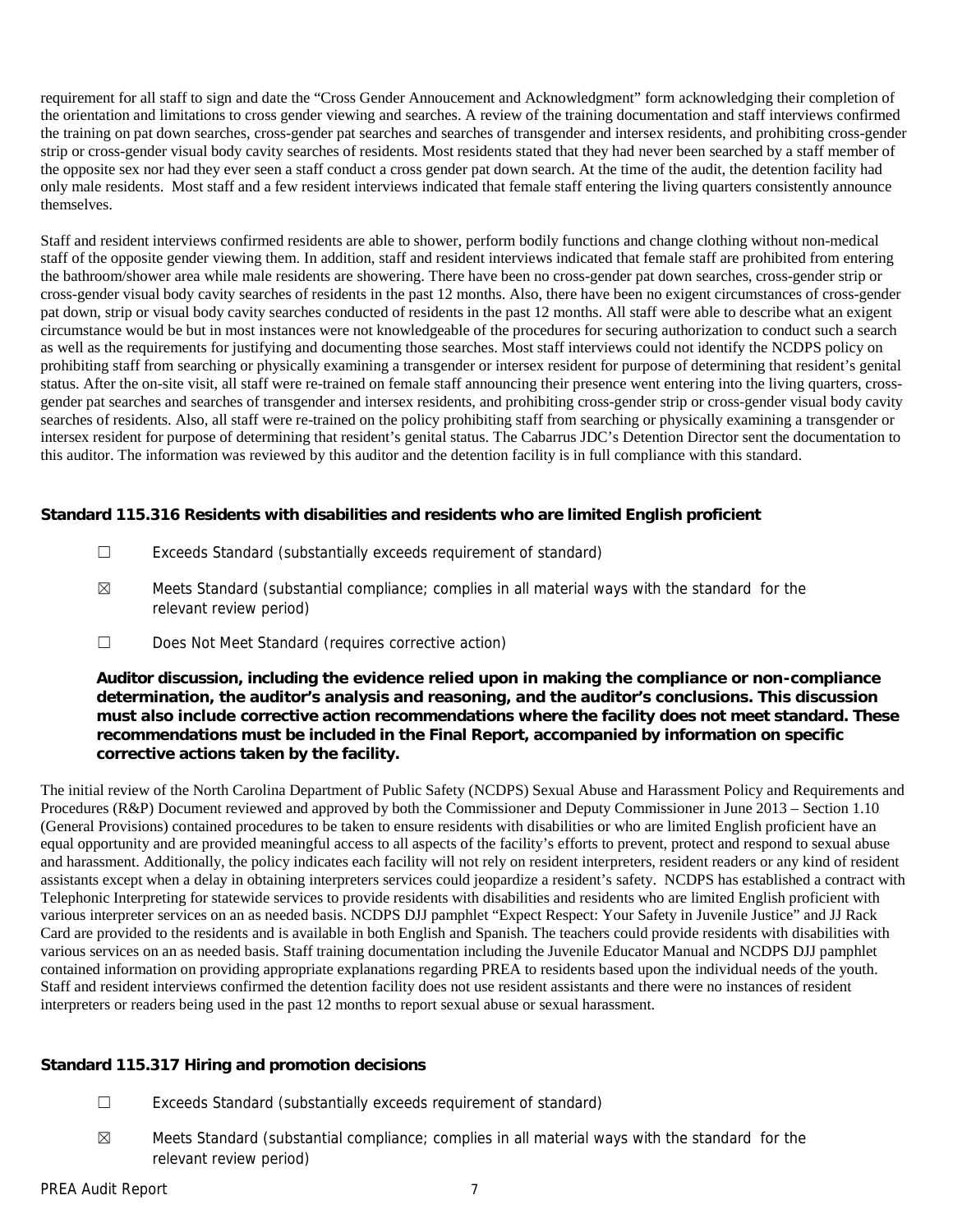☐ Does Not Meet Standard (requires corrective action)

**Auditor discussion, including the evidence relied upon in making the compliance or non-compliance determination, the auditor's analysis and reasoning, and the auditor's conclusions. This discussion must also include corrective action recommendations where the facility does not meet standard. These recommendations must be included in the Final Report, accompanied by information on specific corrective actions taken by the facility.**

The initial review of the North Carolina Department of Public Safety (NCDPS) Sexual Abuse and Harassment Policy and Requirements and Procedures (R&P) Document reviewed and approved by both the Commissioner and Deputy Commissioner in June 2013 and the Administrative Memorandum & Addendum dated 10-2013 from the Office of PREA Administration contained all the elements required by this standard and all background checks are conducted initially on new employees, current and promotion decisions of employees and contractors. NCDPS has extensive initial background screening requirements that include the screening for criminal record checks (AOC & NCDL), possible checks on criminal convictions and pending criminal charges, access to local, state and federal criminal databases to conduct background checks, psychological, driving records check, child abuse registry checks, domestic violence check, Diana screening sex offender registry checks, and best efforts to contact all prior institutional employers for information on substantiated allegations of sexual abuse and any resignation during a pending investigation or an allegation of sexual abuse. The agency conducts 5-year background checks for all employees and contractors. A sampled review of staff's and contractor's HR files had documentation on staff completing varied forms containing the questions regarding past misconduct (Applicant Verification form, Professional Reference Check, DPS Employment Statements and the PREA Notice and Information Collection for Current Employees) that are completed during the hiring process. The HR staff send the criminal background information to their central office and receive an email on whether an individual is approved or disqualified. Once an individual is approved for hire, the new employee begins the LMS training and orientation process. The Human Resources Coordinator's interview confirmed the staff hired had documented criminal background checks and the questions regarding past conduct were asked and responded to during the hiring process. Additionally, contractors who have contact with residents have documented criminal background checks.

# **Standard 115.318 Upgrades to facilities and technologies**

- ☐ Exceeds Standard (substantially exceeds requirement of standard)
- ☐ Meets Standard (substantial compliance; complies in all material ways with the standard for the relevant review period)
- ☐ Does Not Meet Standard (requires corrective action)

**Auditor discussion, including the evidence relied upon in making the compliance or non-compliance determination, the auditor's analysis and reasoning, and the auditor's conclusions. This discussion must also include corrective action recommendations where the facility does not meet standard. These recommendations must be included in the Final Report, accompanied by information on specific corrective actions taken by the facility.**

Cabarrus JDC has not been newly designed or had a substantial expansion or modification since August 20, 2012. There was no installation or updating of a video monitoring system, electronic surveillance system, or other monitoring technology at this detention facility. During the tour, the video surveillance system in both control rooms was observed. This will enhance their capabilities to assist in monitoring blind spots and the review of incidents. Additionally, this enables the staff to monitor residents more efficiently throughout the physical plant of the detention facility.

**Standard 115.321 Evidence protocol and forensic medical examinations**

- ☐ Exceeds Standard (substantially exceeds requirement of standard)
- $\boxtimes$  Meets Standard (substantial compliance; complies in all material ways with the standard for the relevant review period)
- ☐ Does Not Meet Standard (requires corrective action)

**Auditor discussion, including the evidence relied upon in making the compliance or non-compliance**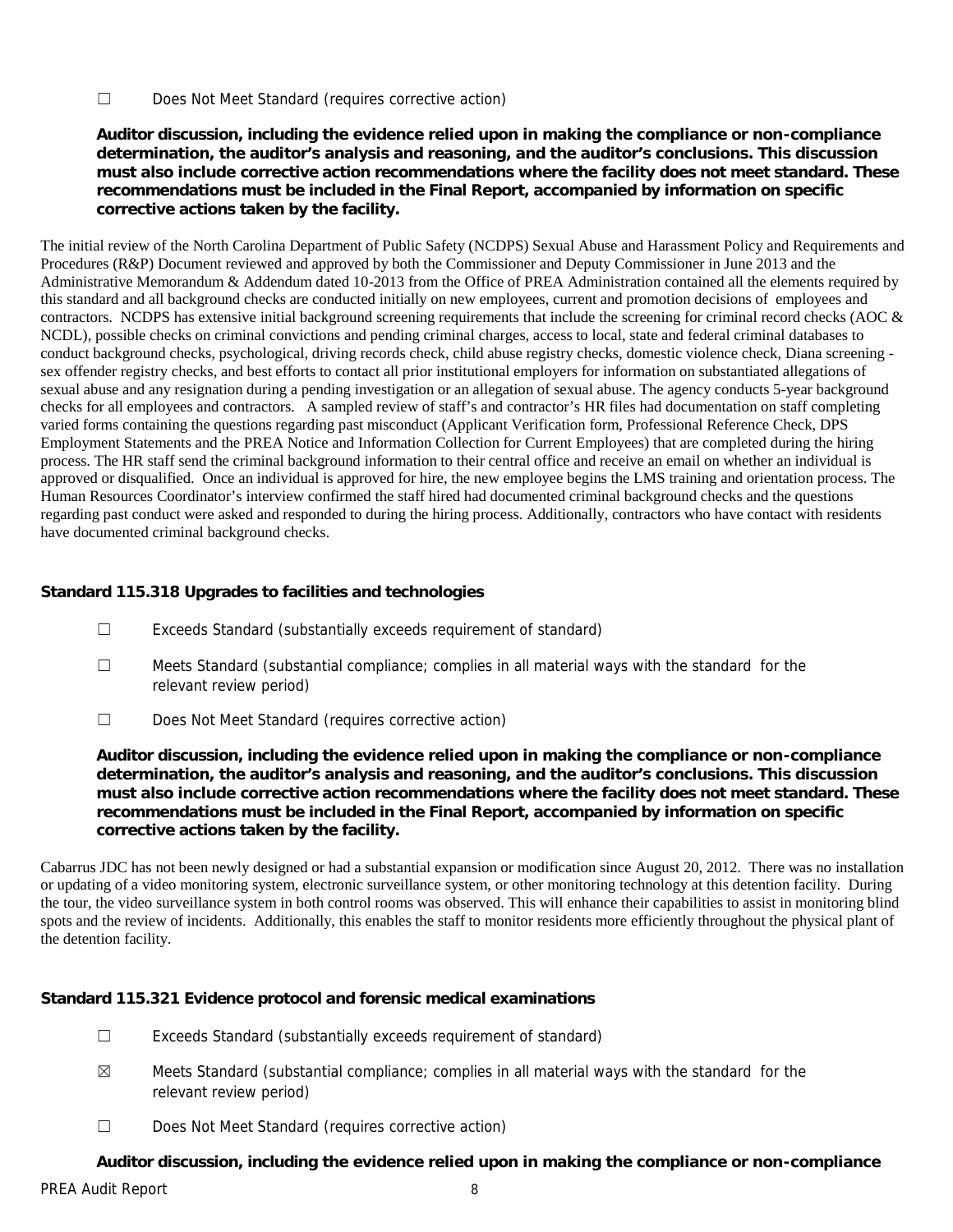**determination, the auditor's analysis and reasoning, and the auditor's conclusions. This discussion must also include corrective action recommendations where the facility does not meet standard. These recommendations must be included in the Final Report, accompanied by information on specific corrective actions taken by the facility.**

The initial review of the North Carolina Department of Public Safety (NCDPS) Sexual Abuse and Harassment Policy and Requirements and Procedures (R&P) Document reviewed and approved by both the Commissioner and Deputy Commissioner in June 2013 – Section 2.1 (Reporting, Sexual Abuse and Harassment) and NC General Statute Chapter 15B (Victims Compensation Article 1 Crime Victim's Compensation Act) contained the elements of the standard and identified that all allegations of sexual abuse and sexual harassment be referred to the appropriate investigative agency based upon the victim's age. Additionally, policies requires protocols for informed consent, confidentiality, reporting to law enforcement, and reporting to child abuse investigative agencies. Documentation and staff interviews confirmed Cabarrus County Sheriff's Office (CCSO) and Department of Social Services (DSS) conducts the criminal investigations and administrative investigations of allegations of sexual abuse and sexual harassment for residents under the age of 18 and they receive reports through their hotline. Residents 18 years of age are referred to the appropriate law enforcement agency to investigate allegations of sexual abuse and sexual harassment.

There is evidence of the Cabarrus JDC's Detention Director obtaining a Memorandum of Understanding from Esther House of Stanley County, Inc. to provide confidential emotional support to residents who are victims of sexual abuse at the facility. Carolinas Medical Center provides the emergency and forensic medical examinations at no financial cost to the victim. Documentation was provided that the medical examiners at Carolinas Medical Center are SAFE certified. Additionally, the Office of PREA Administration sent a directive to all facilities to establish a standardized role of the PREA Support Person (PSP) that will serve as an advocate to link services (community based advocates or mental health professionals) and support to residents who report sexual abuse and sexual harassment by another resident, staff member, contractor or volunteer. The Detention Director has designated several staff for this role and completed the required form (OPA- A18). These individuals are screened for appropriateness to serve as a victim advocate and receive specialized training. Staff interviews and training documentation confirmed the new role of the PSP individuals in the detention facility.

**Standard 115.322 Policies to ensure referrals of allegations for investigations**

- ☐ Exceeds Standard (substantially exceeds requirement of standard)
- $\boxtimes$  Meets Standard (substantial compliance; complies in all material ways with the standard for the relevant review period)
- ☐ Does Not Meet Standard (requires corrective action)

**Auditor discussion, including the evidence relied upon in making the compliance or non-compliance determination, the auditor's analysis and reasoning, and the auditor's conclusions. This discussion must also include corrective action recommendations where the facility does not meet standard. These recommendations must be included in the Final Report, accompanied by information on specific corrective actions taken by the facility.**

The initial review of the North Carolina Department of Public Safety (NCDPS) Sexual Abuse and Harassment Policy and Requirements and Procedures (R&P) Document reviewed and approved by both the Commissioner and Deputy Commissioner in June 2013 – Section 1.11 (Allegation of Juvenile Sexual Abuse or Sexual Harassment at Former Center) requires an administrative and/or criminal investigation for all allegations of sexual abuse or sexual harassment. All staff are required to report all allegations, knowledge and suspicions of sexual abuse, sexual harassment, retaliation, staff neglect and/or violations of responsibilities that may have contributed to an incident or retaliation. All staff are required to refer all alleged incidents of sexual abuse, harassment or misconduct to Department of Social Services (DSS) for investigation and determination of child abuse and Cabarrus County Sheriff's Office (CCSO) for the determination of criminal charges. Staff refer all allegations of sexual abuse and harassment to the Central Office and the Office of PREA Administration for completion of an administrative investigation. The appropriate information will be entered into their internal TROI system. The PREA policy can be found at the North Carolina state's website and information can be found in their PREA pamphlet (Expect Respect: Your Safety in Juvenile Justice) that is available in English and Spanish. The parent/guardian is provided with an information packet identifying the zero tolerance to sexual abuse or sexual harassment and the hotline information on how to report. Cabarrus JDC had received fifteen (15) allegations of sexual abuse and sexual harassment resulting in a criminal investigation and/or an administrative investigation. All staff interviews reflected and confirmed their knowledge on the reporting and referral process and policy's requirements but did not know the agency who conducts the administrative and criminal investigation in response to an allegation of sexual abuse, sexual harassment and sexual misconduct. Since the initial review and on-site visit, the documentation was received prior to the submission of this report. The information was reviewed by this auditor and the detention facility is in full compliance with this standard.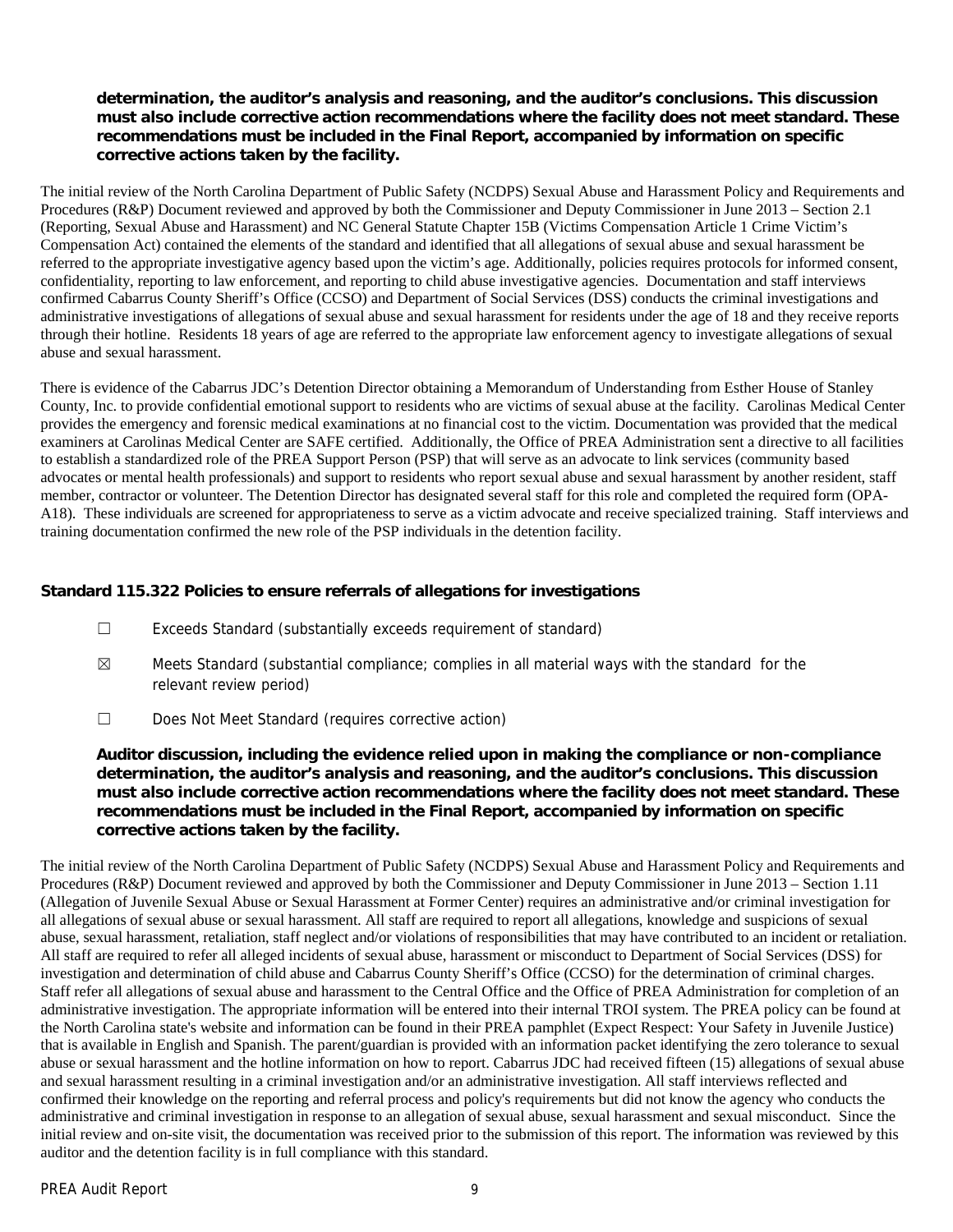### **Standard 115.331 Employee training**

- ☐ Exceeds Standard (substantially exceeds requirement of standard)
- $\boxtimes$  Meets Standard (substantial compliance; complies in all material ways with the standard for the relevant review period)
- ☐ Does Not Meet Standard (requires corrective action)

**Auditor discussion, including the evidence relied upon in making the compliance or non-compliance determination, the auditor's analysis and reasoning, and the auditor's conclusions. This discussion must also include corrective action recommendations where the facility does not meet standard. These recommendations must be included in the Final Report, accompanied by information on specific corrective actions taken by the facility.**

The initial review of the North Carolina Department of Public Safety (NCDPS) Sexual Abuse and Harassment Policy and Requirements and Procedures (R&P) Document reviewed and approved by both the Commissioner and Deputy Commissioner in June 2013 – Section 1.4 (Employee Training) requires an indepth PREA Training upon initially becoming an employee (entry level training) as well as refresher training annually. All the PREA training provided to employees statewide contains all eleven (11) topics consistent with this standard's requirements and is tailored to all facilities with the gender of their resident populations. The staff training documentation and staff interviews confirmed staff receives PREA training during initial training and during refresher training. All employees are trained as new hires regardless of their previous experience. All new employees receive the NCDPS Employee PREA brochure and sign the PREA Acknowledgement Form indicating they received the training and understand their responsibilities for all the different training modules and tested upon completion of the initial PREA training. A review of all staff and training education forms as well as staff interviews confirmed that staff are receiving their required PREA training. Staff interviews confirmed their comprehension of the PREA training and their obligation to report any allegation of the sexual abuse and/or sexual harassment. Additionally, all employees receive training during monthly staff meetings. Employee training records are maintained electronically and certain training documents (NCDPS Human Resources On Boarding Checklist form and PREA Acknowledgement Form) are maintained in their personnel file.

**Standard 115.332 Volunteer and contractor training**

- ☐ Exceeds Standard (substantially exceeds requirement of standard)
- $\boxtimes$  Meets Standard (substantial compliance; complies in all material ways with the standard for the relevant review period)
- ☐ Does Not Meet Standard (requires corrective action)

**Auditor discussion, including the evidence relied upon in making the compliance or non-compliance determination, the auditor's analysis and reasoning, and the auditor's conclusions. This discussion must also include corrective action recommendations where the facility does not meet standard. These recommendations must be included in the Final Report, accompanied by information on specific corrective actions taken by the facility.**

The initial review of the North Carolina Department of Public Safety (NCDPS) Sexual Abuse and Harassment Policy and Requirements and Procedures (R&P) Document reviewed and approved by both the Commissioner and Deputy Commissioner in June 2013 – Section 1.5 (Training for Volunteers, Custodial Agents, Contractors, and Other Persons Providing Services to Residents) requires volunteers, interns and contractors who have contact with residents to receive indepth PREA training. All volunteers, interns and contractors receive the PREA training, PREA Volunteer brochure and sign the PREA Acknowledgement Form upon completion of the PREA training they received. Documentation confirmed they are aware of the detention facility's requirement for confidentiality and their duty to report any incidents of sexual abuse and or sexual harassment. Interview with a contracted teacher confirmed her knowledge of the PREA training.

**Standard 115.333 Resident education**

☐ Exceeds Standard (substantially exceeds requirement of standard)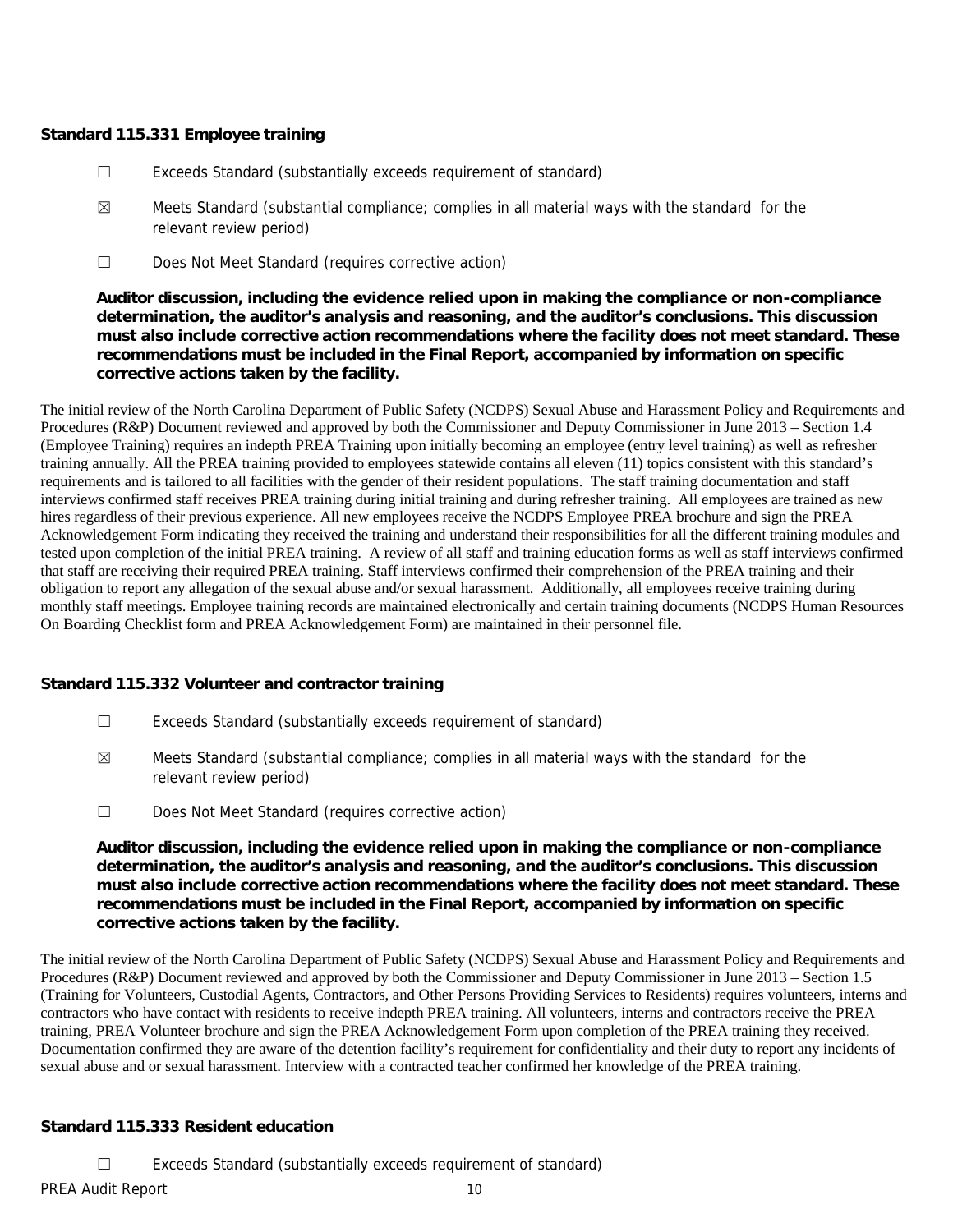- $\boxtimes$  Meets Standard (substantial compliance; complies in all material ways with the standard for the relevant review period)
- ☐ Does Not Meet Standard (requires corrective action)

**Auditor discussion, including the evidence relied upon in making the compliance or non-compliance determination, the auditor's analysis and reasoning, and the auditor's conclusions. This discussion must also include corrective action recommendations where the facility does not meet standard. These recommendations must be included in the Final Report, accompanied by information on specific corrective actions taken by the facility.**

The initial review of the North Carolina Department of Public Safety (NCDPS) Sexual Abuse and Harassment Policy and Requirements and Procedures (R&P) Document reviewed and approved by both the Commissioner and Deputy Commissioner in June 2013 – Section 1.6 (Resident Education) requires residents to receive comprehensive age appropriate education information regarding safety, their rights to be free from sexual abuse, sexual harassment, retaliation, reporting and the agency's response to allegations within 10 days upon arrival. However, the intake staff provides the residents with this information immediately upon arrival during their initial intake and orientation process. During the initial intake, the assigned staff utilizes the Juvenile Educator Manual and reviews this detailed information verbally with the resident and the resident signs the "Juvenile PREA Education Acknowledgement" form verifying receipt for all information regarding orientation to the detention facility. Documentation of resident's signatures were reviewed and confirmed during resident interviews. Residents are provided a NCDPS brochure which includes information on prevention/intervention, self-protection, reporting and treatment/counseling and is available in Spanish. Most residents interviewed stated they received this information the same day they arrived at the detention facility and identified the receipt of the pamphlet. Staff presents PREA information in a manner that is accessible to all residents and provides education on an ongoing basis. Also, the Cabarrus JDC teachers complete the "Teacher Notification Form used for PREA purposes" on all residents identified with any disabilities, exhibiting any cognitive deficiencies, non-English speaking and any difficulties following simple directions.

**Standard 115.334 Specialized training: Investigations**

- ☐ Exceeds Standard (substantially exceeds requirement of standard)
- ☒ Meets Standard (substantial compliance; complies in all material ways with the standard for the relevant review period)
- ☐ Does Not Meet Standard (requires corrective action)

**Auditor discussion, including the evidence relied upon in making the compliance or non-compliance determination, the auditor's analysis and reasoning, and the auditor's conclusions. This discussion must also include corrective action recommendations where the facility does not meet standard. These recommendations must be included in the Final Report, accompanied by information on specific corrective actions taken by the facility.**

The initial review of the North Carolina Department of Public Safety (NCDPS) Sexual Abuse and Harassment Policy and Requirements and Procedures (R&P) Document reviewed and approved by both the Commissioner and Deputy Commissioner in June 2013 – Section 2.3 (Investigations) requires an administrative and/or criminal investigation for all allegations of sexual abuse or sexual harassment and requires staff to refer all alleged incidents of sexual abuse, harassment or misconduct to Cabarrus County Sheriff's Office (CCSO) for criminal investigations and the Office of PREA Administration and Department of Social Services (DSS) for administrative investigations. All investigators under go an extensive training prior to conducting criminal and administrative investigations which includes the NCDPS PREA Specialized Training: Investigating Sexual Abuse and Sexual Harassment. The facility does not conduct administrative or criminal investigations, however, assigned personnel conduct fact finding investigations. There are five (5) staff at the detention facility who have completed the NCDPS PREA Specialized Training: Investigating Sexual Abuse and Sexual Harassment. Documentation was reviewed and in compliance with the PREA requirements for specialized training for investigators who investigate allegations of sexual abuse and sexual harassment in confinement.

**Standard 115.335 Specialized training: Medical and mental health care**

☐ Exceeds Standard (substantially exceeds requirement of standard)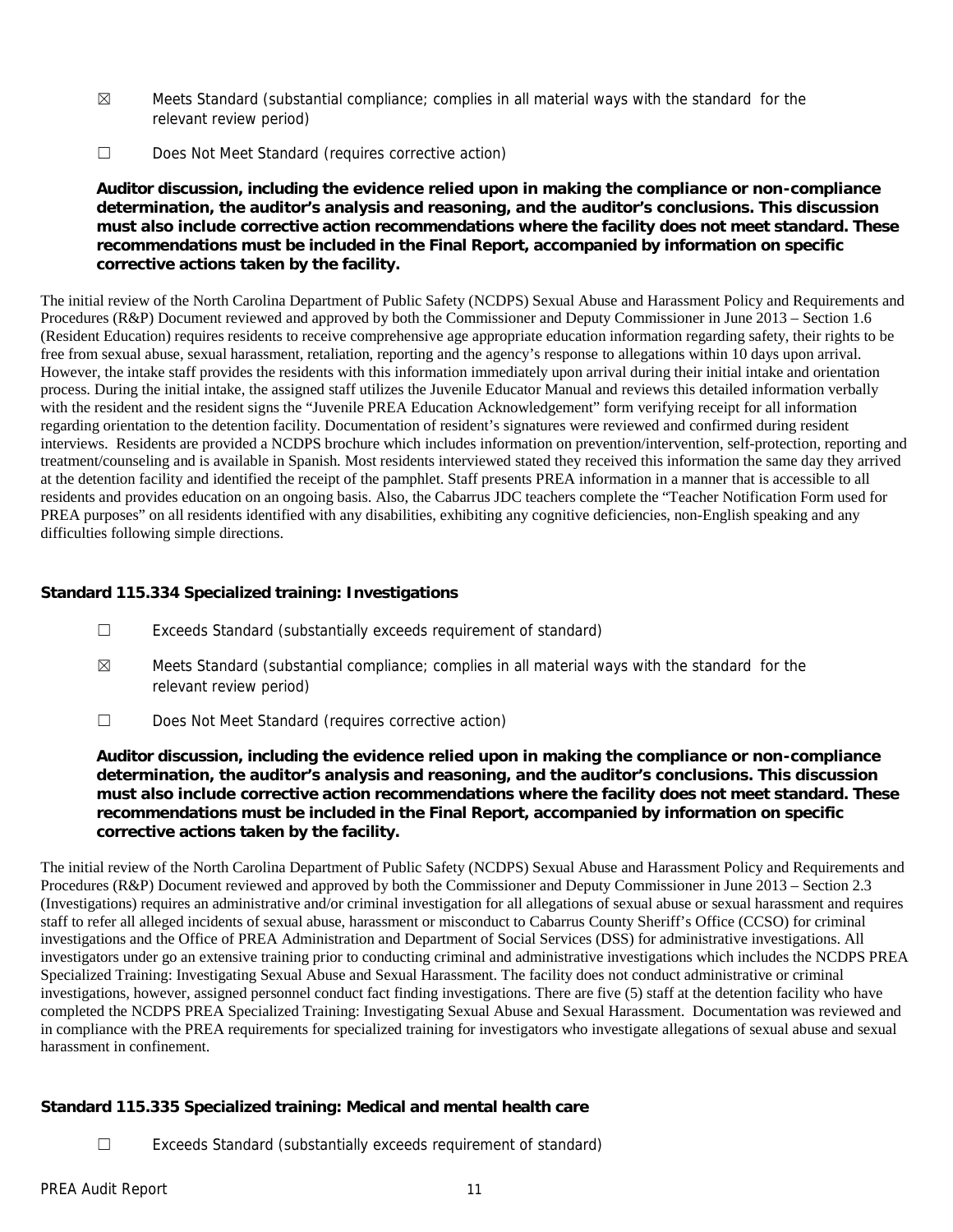- $\boxtimes$  Meets Standard (substantial compliance; complies in all material ways with the standard for the relevant review period)
- ☐ Does Not Meet Standard (requires corrective action)

**Auditor discussion, including the evidence relied upon in making the compliance or non-compliance determination, the auditor's analysis and reasoning, and the auditor's conclusions. This discussion must also include corrective action recommendations where the facility does not meet standard. These recommendations must be included in the Final Report, accompanied by information on specific corrective actions taken by the facility.**

The initial review of the North Carolina Department of Public Safety (NCDPS) Sexual Abuse and Harassment Policy and Requirements and Procedures (R&P) Document reviewed and approved by both the Commissioner and Deputy Commissioner in June 2013 – Section 1.7 (Specialized Medical/Mental Health Provider Training) requires PREA training and specialized training for medical and mental health staff. It was evident through the medical and mental health staff interviews they had received the basic PREA training provided to all staff and the specialized training offered by NCDPS (Preventing, Detecting, and Responding to Sexual Abuse of Youth in Confinement: The Role of the Mental Health Clinician). All medical and mental health staff sign the "Medical & Mental Health Care PREA Training Acknowledgement" form to acknowledge they received the training and understand their responsibilities in the event of an incident. The medical staff do not conduct forensic examinations.

**Standard 115.341 Screening for risk of victimization and abusiveness**

- ☐ Exceeds Standard (substantially exceeds requirement of standard)
- $\boxtimes$  Meets Standard (substantial compliance; complies in all material ways with the standard for the relevant review period)
- ☐ Does Not Meet Standard (requires corrective action)

**Auditor discussion, including the evidence relied upon in making the compliance or non-compliance determination, the auditor's analysis and reasoning, and the auditor's conclusions. This discussion must also include corrective action recommendations where the facility does not meet standard. These recommendations must be included in the Final Report, accompanied by information on specific corrective actions taken by the facility.**

The initial review of the North Carolina Department of Public Safety (NCDPS) Sexual Abuse and Harassment Policy and Requirements and Procedures (R&P) Document reviewed and approved by both the Commissioner and Deputy Commissioner in June 2013 – Section 1.10 (General Provisions) requires prior to placement as part of the screening process each resident is screened upon admission with an objective screening instrument for risk of victimization and sexual abusiveness within 72 hours. All residents are screened within twenty-four hours upon arrival at the detention facility to determine placement and their special needs. Those residents who score vulnerable to victim or sexually aggressive are included into their alert system, as well as receiving further assessments, as identified. NCDPS "Admission and Placement Screening" form, psychological assessment and various other forms are used in combination with information about personal history, medical and mental health screenings, conversations, classification assessments as well as reviewed court records and case files. Residents are reassessed within several days of their arrival and throughout their stay at the detention facility. The detention facility's policies limits staff access to this information on a "need to know basis". Staff interviews confirmed a screening is completed on each resident upon admission to the detention facility. Residents reporting prior victimization, according to staff, are referred immediately for a follow-up with medical or mental health personnel. Although there have been no transgender or intersex residents admitted to the detention facility within the past year, staff were aware of giving consideration for the resident's own views of their safety in placement and programming assignments. Some resident interviews and the documentation revealed that risk screenings are being conducted on the same day as the admission. However, residents could not remember the questions during the intake process on whether they had been sexually abused, identified with being gay, bisexual or transgender, whether they had any disabilities and/or whether they think they might be in danger of sexual abuse at the detention facility. Since the initial review and on-site visit, the resident education documentation was received prior to the submission of this report. The information was reviewed by this auditor and the detention facility is in full compliance with this standard.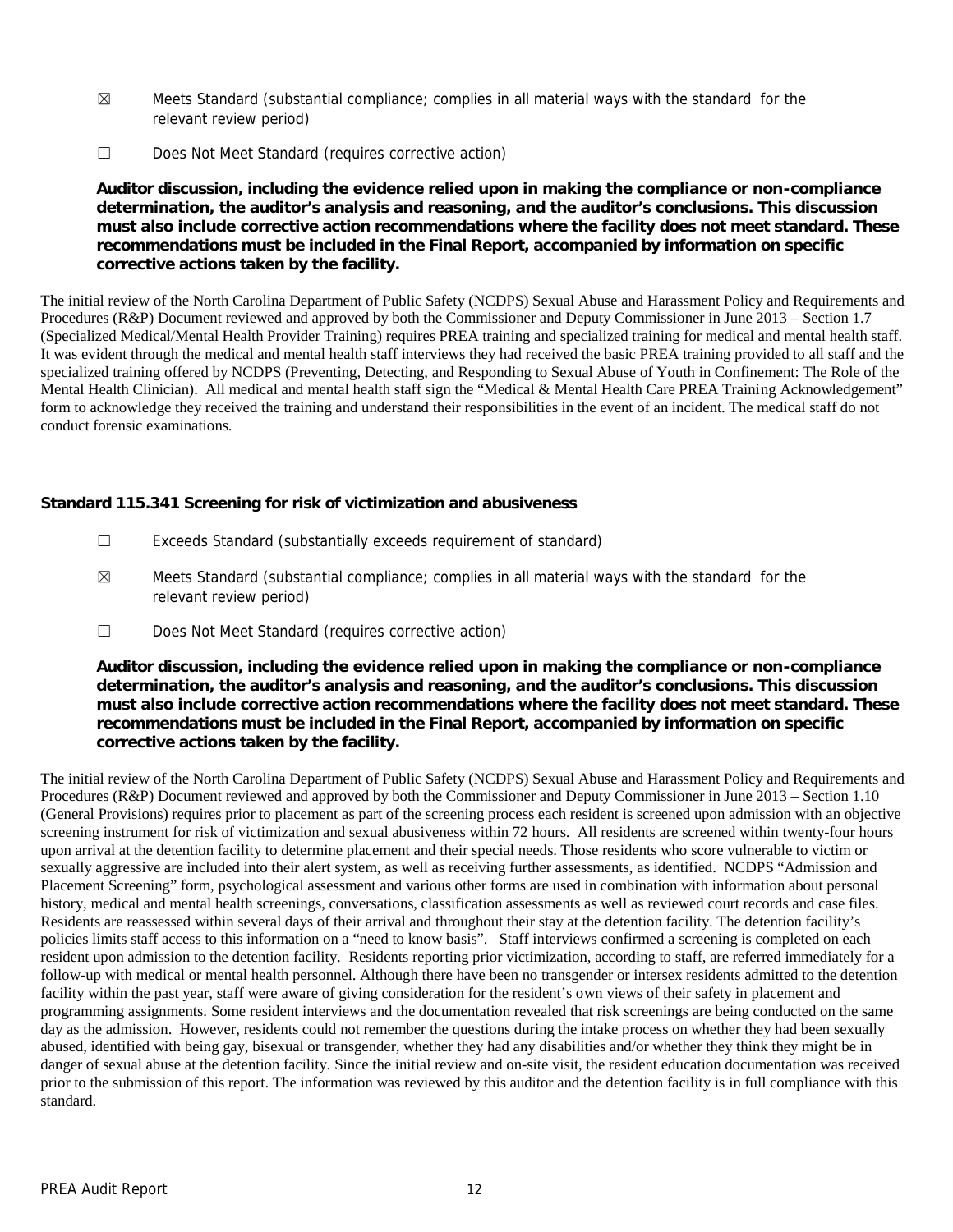#### **Standard 115.342 Use of screening information**

- ☐ Exceeds Standard (substantially exceeds requirement of standard)
- $\boxtimes$  Meets Standard (substantial compliance; complies in all material ways with the standard for the relevant review period)
- ☐ Does Not Meet Standard (requires corrective action)

**Auditor discussion, including the evidence relied upon in making the compliance or non-compliance determination, the auditor's analysis and reasoning, and the auditor's conclusions. This discussion must also include corrective action recommendations where the facility does not meet standard. These recommendations must be included in the Final Report, accompanied by information on specific corrective actions taken by the facility.**

The initial review of the North Carolina Department of Public Safety (NCDPS) Sexual Abuse and Harassment Policy and Requirements and Procedures (R&P) Document reviewed and approved by both the Commissioner and Deputy Commissioner in June 2013 – Section 1.10 (General Provisions); NCDPS Division of Juvenile Justice (DJJ) Detention Policy and Requirements and Procedures (R&P) Document reviewed and approved in July 2012 – Section 3.3 (Admissions) and NCDPS DJJ Youth Development Center Policy and Requirements and Procedures (R&P) Document – Section 2 (R&P/YC 2: YDC Admissions and Assessments) and NCDPS DJJ and Delinquency Prevention Policy dated 4/15/07 – Section PS/YC 3.0 (Behavior Expectations) prohibits gay, bi-sexual, transgender and intersex residents being placed in a dorm area, bed or other assignments based solely on their identification or status. In addition, the policy describes the screening and assessment process and how that information, along with information derived from medical and mental health screening and assessments, records reviews, database checks, conversations and observations, is used to determine a resident's appropriate placement, housing and bed assignments, as well as work, education, and program assignments with the goal of keeping all residents safe and free from sexual abuse. The youth counselor technicians utilize various forms, the Admission and Placement Screening, Room Assignment to name a few and any other pertinent information during the resident's admission process. Also, the staff determine placement of residents in a specific sleeping assignment according to their risk level (low, medium or high). Staff interviews described how information is derived from the various forms and the initial medical and mental health/substance abuse screening forms to determine placement and risk level. There are two (2) living quarters called A-Wing & B-Wing with fifteen (15) single bedrooms located in each wing. Isolation is not utilized at the detention facility as a means of protective custody.

#### **Standard 115.351 Resident reporting**

- ☐ Exceeds Standard (substantially exceeds requirement of standard)
- $\boxtimes$  Meets Standard (substantial compliance; complies in all material ways with the standard for the relevant review period)
- ☐ Does Not Meet Standard (requires corrective action)

**Auditor discussion, including the evidence relied upon in making the compliance or non-compliance determination, the auditor's analysis and reasoning, and the auditor's conclusions. This discussion must also include corrective action recommendations where the facility does not meet standard. These recommendations must be included in the Final Report, accompanied by information on specific corrective actions taken by the facility.**

PREA Audit Report 13 The initial review of the North Carolina Department of Public Safety (NCDPS) Sexual Abuse and Harassment Policy and Requirements and Procedures (R&P) Document reviewed and approved by both the Commissioner and Deputy Commissioner in June 2013 – Section 2.1 (Reporting Sexual Abuse and Sexual Harassment) and NCDPS DJJ and Delinquency Prevention Abuse and Neglect Policy and Requirements and Procedures (R&P) Document – Section 1.7 (Availability for Reporting Mechanisms in a Facility) provides multiple internal ways for residents to report sexual abuse and harassment retaliation, staff neglect or violation of responsibilities that may have contributed to such incidents. Residents are informed verbally and in writing on how to report sexual abuse and sexual harassment. These various ways of reporting include advising an administrator, a staff member, telephoning the hotline number, placing a written complaint in the grievance box and third party. Additionally, residents are provided a "Student PREA & Grievance Tool Kit" that contains grievance forms, notebook paper, envelopes addressed to (DSS, PREA office, Detention Director & Director of Facility Operations), blank envelopes, pencil and a list of addresses for reporting. While touring the entire detention facility, there were minimal postings of the PREA information (Bulletin Board & Expect Respect; Your Safety in Juvenile Justice) and Reporting Resources. Some postings were observed in the administrative area, intake area (juvenile entrance) and the living areas of the detention facility. Reporting procedures are provided to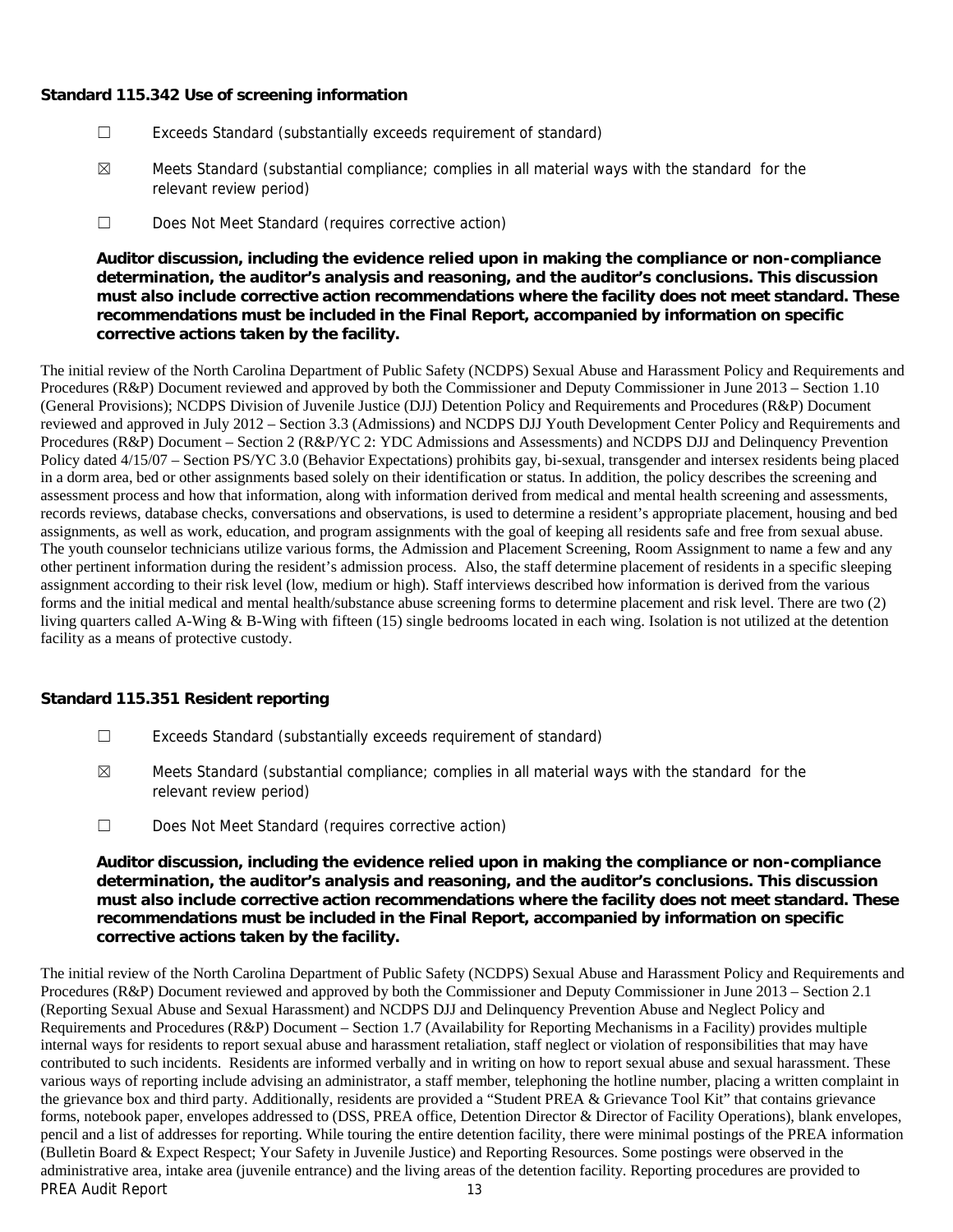residents through the "Student PREA & Grievance Tool Kit" and pamphlet. Resident interviews indicated several ways to report sexual abuse and sexual harassment by telephoning the hotline, speak with a staff they trust or third party. Some residents identified the grievance box as a means to report sexual abuse and sexual harassment. Most resident and staff interviews along with the resident's pamphlet and supporting documentation verified compliance with this standard.

#### **Standard 115.352 Exhaustion of administrative remedies**

- ☐ Exceeds Standard (substantially exceeds requirement of standard)
- $\boxtimes$  Meets Standard (substantial compliance; complies in all material ways with the standard for the relevant review period)
- ☐ Does Not Meet Standard (requires corrective action)

**Auditor discussion, including the evidence relied upon in making the compliance or non-compliance determination, the auditor's analysis and reasoning, and the auditor's conclusions. This discussion must also include corrective action recommendations where the facility does not meet standard. These recommendations must be included in the Final Report, accompanied by information on specific corrective actions taken by the facility.**

The initial review of the North Carolina Department of Public Safety (NCDPS) Sexual Abuse and Harassment Policy and Requirements and Procedures (R&P) Document reviewed and approved by both the Commissioner and Deputy Commissioner in June 2013 – Section 1.16 (Grievance Process) and NCDPS DJJ Youth Development Center Policy and Requirements and Procedures (R&P) Document – Section 6 (R&P/YD 6: Non-Disciplinary, Internal Grievance Process) describes the orientation residents receive explaining how to use the grievance process to report allegations of abuse and has administrative procedures/appeal process for dealing with resident's grievances regarding sexual abuse or harassment. Residents may place a written grievance or complaint in the locked grievance boxes located in various areas of the detention facility. The detention facility has a multi-layered grievance process enabling timely response and layers of review. The policies and procedures describe an unimpeded process. Residents are not required to utilize an informal process for reporting allegations of sexual abuse or sexual harassment nor are they required to submit it to the staff member involved in the allegation. Some resident interviews and documentation confirmed there is a grievance process relating to sexual abuse or sexual harassment and a written complaint can be placed in the grievance box. Residents indicated they would contact a trusted staff or telephone the hotline in relation to sexual abuse or sexual harassment complaints. There have been no grievances relating to sexual abuse or sexual harassment received in the past 12 months.

**Standard 115.353 Resident access to outside confidential support services**

- ☐ Exceeds Standard (substantially exceeds requirement of standard)
- $\boxtimes$  Meets Standard (substantial compliance; complies in all material ways with the standard for the relevant review period)
- ☐ Does Not Meet Standard (requires corrective action)

**Auditor discussion, including the evidence relied upon in making the compliance or non-compliance determination, the auditor's analysis and reasoning, and the auditor's conclusions. This discussion must also include corrective action recommendations where the facility does not meet standard. These recommendations must be included in the Final Report, accompanied by information on specific corrective actions taken by the facility.**

The initial review of the North Carolina Department of Public Safety (NCDPS) Sexual Abuse and Harassment Policy and Requirements and Procedures (R&P) Document reviewed and approved by both the Commissioner and Deputy Commissioner in June 2013 – Section 1.8 (Victim Support); NCDPS Division of Juvenile Justice (DJJ) Detention Policy and Requirements and Procedures (R&P) Document reviewed and approved in July 2012 – Section 2.7 (Telephone and Mail) and Section 2.8 (Visitation) and NCDPS DJJ Youth Development Center Policy and Requirements and Procedures (R&P) Document – Section 4.4 (Visitation) and Section 4 (R&P/YD 4: Legal Representation) ensures that residents are provided access to outside confidential support services, legal counsel and parent/guardian. NCDPS continues to collaborate with NCCASA ( North Carolina Coalition Against Sexual Abuse) to establish advocacy services, education and training statewide. There is evidence of Cabarrus JDC's Detention Director obtaining a Memorandum of Understanding from Esther House of Stanly County, Inc. to provide confidential emotional support to residents who are victims of sexual abuse at the facility. Carolinas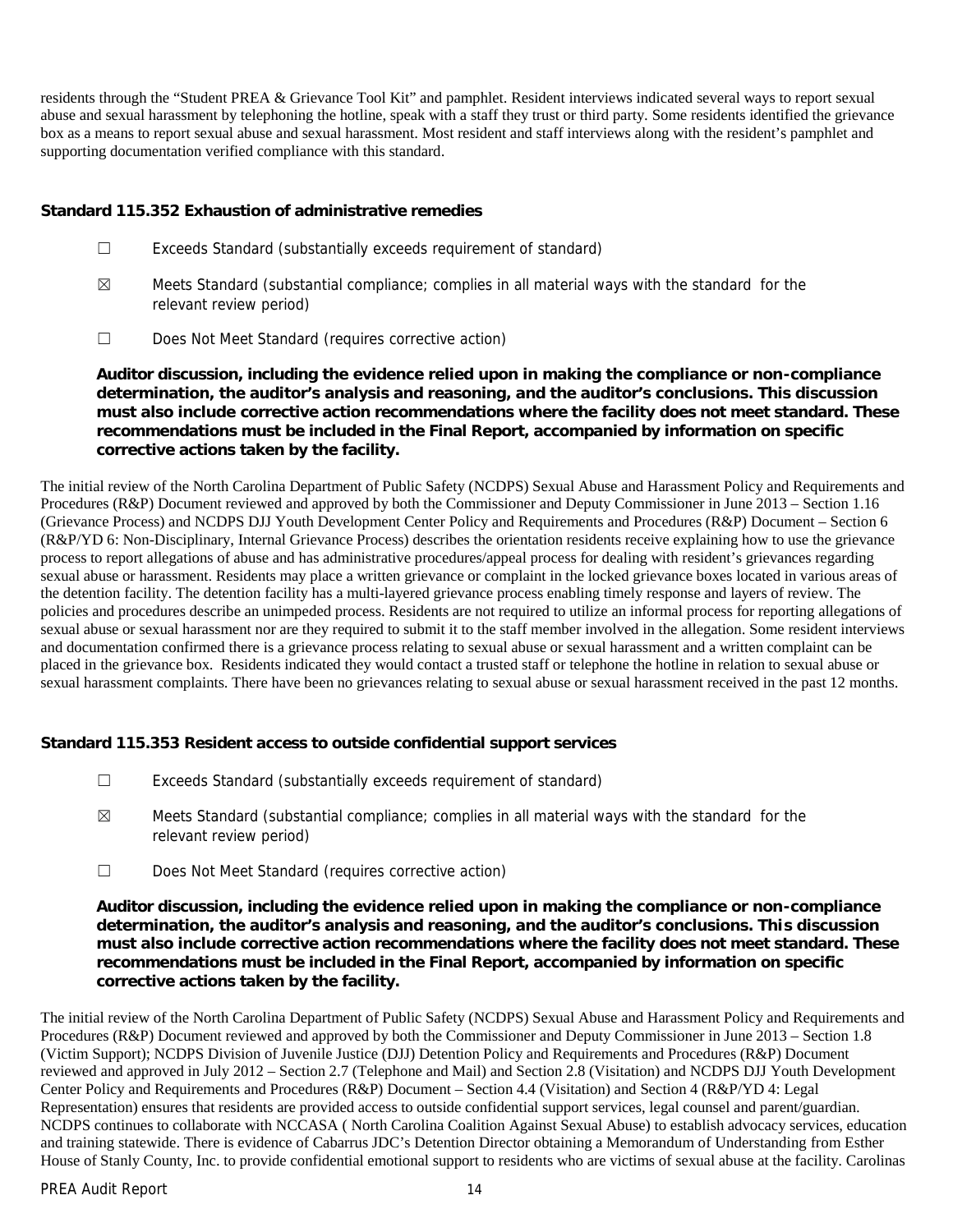Medical Center provides the emergency and forensic medical examinations at no financial cost to the victim. Documentation was provided that the medical examiners at Carolinas Medical Center are SAFE certified. There have been no calls from residents to outside services in the past 12 months. Resident interviews confirmed they have reasonable and confidential access to their attorneys and reasonable access to their parent/guardian either through visitation, correspondence or by telephone. The detention facility provides weekly calls to parents/legal guardians, provides for the toll free hotline to report sexual abuse, permits parental/legal guardians visitation and letter writing to parents/legal guardians. The detention facility's minimal postings contained limited information of the outside services. Resident interviews revealed knowledge of how to access outside services but limited knowledge of what kind of services are provided to them. Additional education has been provided to the residents on victim advocate services. Since the initial review and on-site visit, the documentation was received prior to the submission of this report. The information was reviewed by this auditor and the detention facility is in full compliance with this standard.

#### **Standard 115.354 Third-party reporting**

- ☐ Exceeds Standard (substantially exceeds requirement of standard)
- ☒ Meets Standard (substantial compliance; complies in all material ways with the standard for the relevant review period)
- ☐ Does Not Meet Standard (requires corrective action)

**Auditor discussion, including the evidence relied upon in making the compliance or non-compliance determination, the auditor's analysis and reasoning, and the auditor's conclusions. This discussion must also include corrective action recommendations where the facility does not meet standard. These recommendations must be included in the Final Report, accompanied by information on specific corrective actions taken by the facility.**

The initial review of the North Carolina Department of Public Safety (NCDPS) Sexual Abuse and Harassment Policy and Requirements and Procedures (R&P) Document reviewed and approved by both the Commissioner and Deputy Commissioner in June 2013 – Section 2.1 (Reporting Sexual Abuse and Sexual Harassment) identifies the Department's third party reporting process and instruct staff to accept third party reports. NCDPS website provides the public with information regarding third-party reporting of sexual abuse or sexual harassment on behalf of a resident. In addition, the Department has established a confidential webpage for employees to report allegations fraud, waste, abuse, misconduct or mismanagement in the department and these concerns may be reported anonymously. The staff provides the parent/guardian with a packet containing varied forms, victim advocate services and third-party reporting information. Resident interviews confirmed their awareness of reporting sexual abuse or harassment to others outside of the detention facility including access to their parent(s)/legal guardian(s) and attorney. Additionally, they are instructed to report allegations of sexual abuse and sexual harassment to a trusted adult, parent/legal guardian, and/or attorney. All staff interviews were able to describe how reports may be made by third parties.

#### **Standard 115.361 Staff and agency reporting duties**

- ☐ Exceeds Standard (substantially exceeds requirement of standard)
- $\boxtimes$  Meets Standard (substantial compliance; complies in all material ways with the standard for the relevant review period)
- ☐ Does Not Meet Standard (requires corrective action)

**Auditor discussion, including the evidence relied upon in making the compliance or non-compliance determination, the auditor's analysis and reasoning, and the auditor's conclusions. This discussion must also include corrective action recommendations where the facility does not meet standard. These recommendations must be included in the Final Report, accompanied by information on specific corrective actions taken by the facility.**

The initial review of the North Carolina Department of Public Safety (NCDPS) Juvenile Justice Facilities Sexual Abuse and Harassment Policy and Requirements and Procedures (R&P) Document reviewed and approved by both the Director of Juvenile Facility Operations and Commissioner of Adult Corrections and Juvenile Justice in September 2013 - Section 2.1 (Reporting Sexual Abuse and Sexual Harassment) and NCDPS DJJ and Deliquency Prevention Abuse and Neglect Policy and Requirements and Procedures (R&P) Document – Section 1.7 (Availability for Reporting Mechanisms in a Facility) identified the reporting process for all staff to immediately report any knowledge,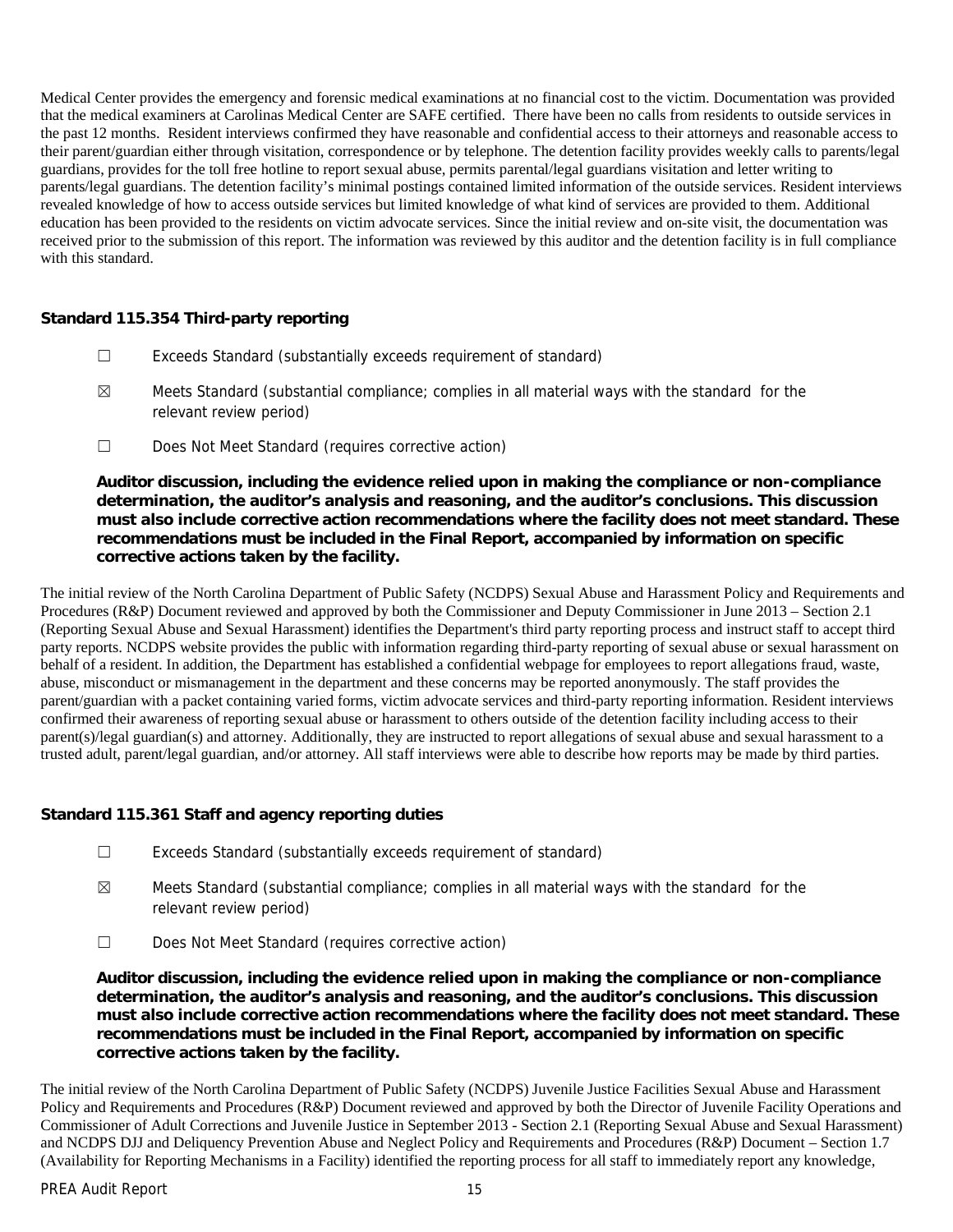suspicion or information they receive regarding sexual abuse and harassment, retaliation against residents or staff who report any incidents or any staff neglect or violation of responsibilities that may have contributed to an incident or retaliation. All staff are mandated reporters and random staff interviews confirmed the detention facility's compliance with this standard. All staff receive information on clear steps on how to report sexual misconduct and to maintain confidentiality through the detention facility protocol and/or training. The staff would complete a incident report with the details of any incidents that would occur in the detention facility in compliance with this standard. Additionally, interviews with medical and mental health staff confirmed their responsibility to inform residents under 18 years old of their duty to report and limitations of confidentiality.

#### **Standard 115.362 Agency protection duties**

- ☐ Exceeds Standard (substantially exceeds requirement of standard)
- $\boxtimes$  Meets Standard (substantial compliance; complies in all material ways with the standard for the relevant review period)
- ☐ Does Not Meet Standard (requires corrective action)

**Auditor discussion, including the evidence relied upon in making the compliance or non-compliance determination, the auditor's analysis and reasoning, and the auditor's conclusions. This discussion must also include corrective action recommendations where the facility does not meet standard. These recommendations must be included in the Final Report, accompanied by information on specific corrective actions taken by the facility.**

The initial review of the North Carolina Department of Public Safety (NCDPS) Juvenile Justice Facilities Sexual Abuse and Harassment Policy and Requirements and Procedures (R&P) Document reviewed and approved by both the Director of Juvenile Facility Operations and Commissioner of Adult Corrections and Juvenile Justice in September 2013 - Section 3.1 (First Response to Concerns of Sexual Abuse, Sexual Harassment and Voyeurism) and NCDPS DJJ Youth Development Center Policy and Requirements and Procedures (R&P) Document – Section 6 (R&P/YD 6: Non-Disciplinary, Internal Grievance Process) requires that immediate action to be taken upon learning that a resident is subject to a substantial risk of imminent sexual abuse. There were no residents determined to be subject to substantial risk of imminent sexual abuse in the past 12 months. Documentation and interviews with the Detention Director and other random selected staff were able to articulate, without hesitation, the expectations and requirements of the policies and PREA Standards, upon becoming aware that a resident may be subject to a substantial risk of imminent sexual abuse. Staff indicated if a resident was in danger of sexual abuse or at substantial risk of imminent sexual abuse, they would act immediately to ensure the safety of the resident, separate from the alleged perpetrator and contact their immediate supervisor. Additionally, the resident would be referred for mental health services. All resident interviews reported they feel safe at this detention facility and none had ever reported to staff that they were at substantial risk of imminent sexual abuse.

#### **Standard 115.363 Reporting to other confinement facilities**

- ☐ Exceeds Standard (substantially exceeds requirement of standard)
- $\boxtimes$  Meets Standard (substantial compliance; complies in all material ways with the standard for the relevant review period)
- ☐ Does Not Meet Standard (requires corrective action)

**Auditor discussion, including the evidence relied upon in making the compliance or non-compliance determination, the auditor's analysis and reasoning, and the auditor's conclusions. This discussion must also include corrective action recommendations where the facility does not meet standard. These recommendations must be included in the Final Report, accompanied by information on specific corrective actions taken by the facility.**

The initial review of the North Carolina Department of Public Safety (NCDPS) Juvenile Justice Facilities Sexual Abuse and Harassment Policy and Requirements and Procedures (R&P) Document reviewed and approved by both the Director of Juvenile Facility Operations and Commissioner of Adult Corrections and Juvenile Justice in September 2013 - Section 1.11 (Allegation of Juvenile Sexual Abuse or Sexual Harassment at Former Center) requires the Facility/Detention Director, upon receiving an allegation that a resident was sexually abused while confined at another facility, to notify the head of the other facility where the alleged abuse occurred and to report it in accordance with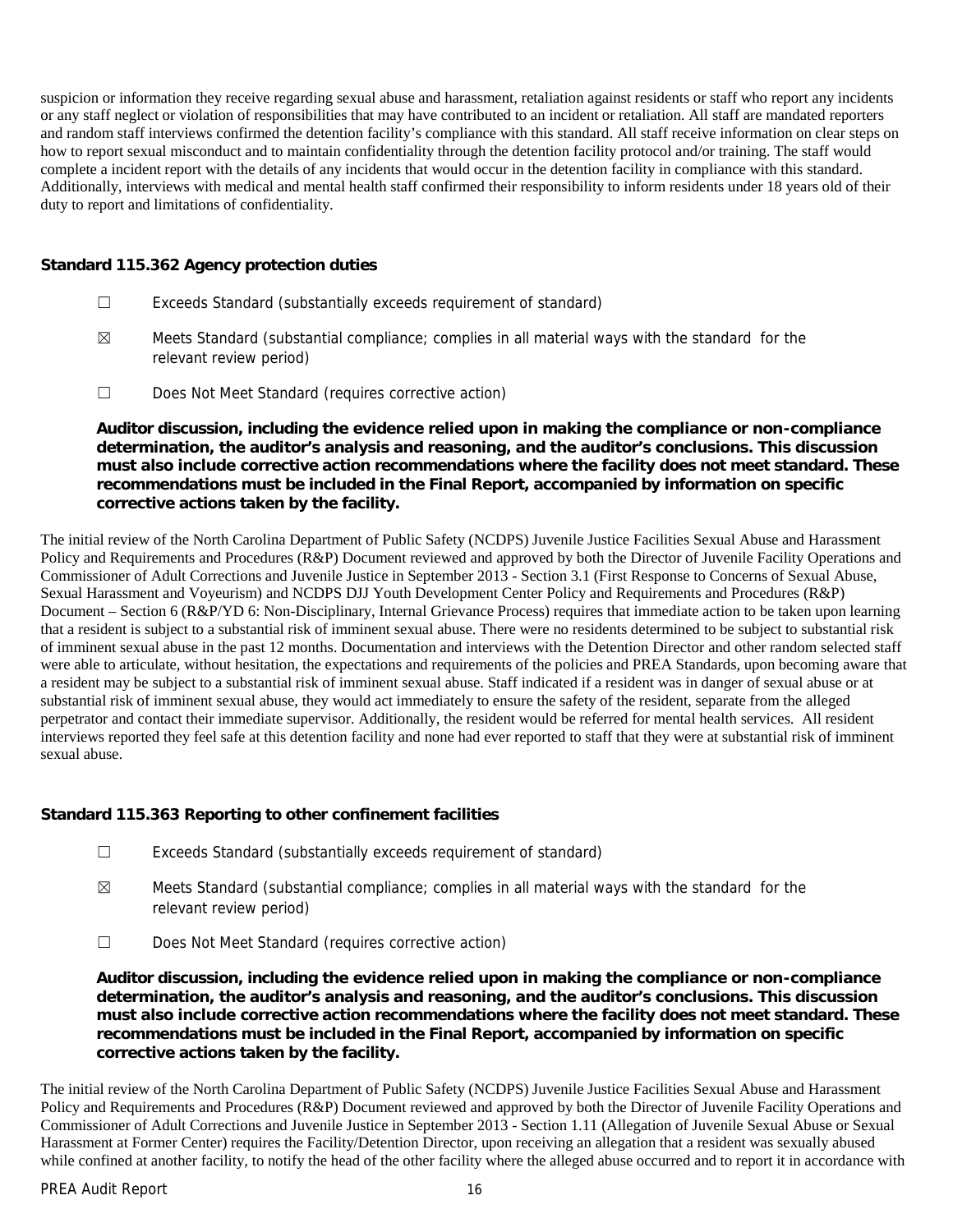NCDPS policies and procedures. The Detention Director has received no allegations that a resident was abused while confined at another facility nor were there any allegations received from another facility during the past 12 months.

**Standard 115.364 Staff first responder duties**

- ☐ Exceeds Standard (substantially exceeds requirement of standard)
- ☒ Meets Standard (substantial compliance; complies in all material ways with the standard for the relevant review period)
- ☐ Does Not Meet Standard (requires corrective action)

**Auditor discussion, including the evidence relied upon in making the compliance or non-compliance determination, the auditor's analysis and reasoning, and the auditor's conclusions. This discussion must also include corrective action recommendations where the facility does not meet standard. These recommendations must be included in the Final Report, accompanied by information on specific corrective actions taken by the facility.**

The initial review of the North Carolina Department of Public Safety (NCDPS) Juvenile Justice Facilities Sexual Abuse and Harassment Policy and Requirements and Procedures (R&P) Document reviewed and approved by both the Director of Juvenile Facility Operations and Commissioner of Adult Corrections and Juvenile Justice in September 2013 - Section 3.1 (First Response to Concerns of Sexual Abuse, Sexual Harassment and Voyeurism); NCDPS Sexual Abuse Incident Response Checklist for First Responder and Cabarrus JDC Response Plan for Juvenile Sexual Abuse Reporting requires staff to take specific steps to respond to a report of sexual abuse including; separating the alleged victim from the abuser; preserving any crime scene within a period that still allows for the collection of physical evidence; request that the alleged victim not take any action that could destroy physical evidence; and ensure that the alleged abuser does not take any action to destroy physical evidence, if the abuse took place within a time period that still allows for the collection of physical evidence. There has been no allegation of sexual abuse during the past 12 months. First responder interview validated her technical knowledge of actions to be taken upon learning that a resident was sexually abused, however most staff interviews had difficulty in providing the action steps, had limited knowledge of their responsibilities as first responders and unaware of why they do these duties. There was a discussion to re-train staff on first responder duties. Since the initial review and on-site visit, the Cabarrus YDC's Detention Director sent the documentation to this auditor prior to the submission of this report. The information was reviewed by this auditor and the detention facility is in full compliance with this standard.

**Standard 115.365 Coordinated response**

- ☐ Exceeds Standard (substantially exceeds requirement of standard)
- $\boxtimes$  Meets Standard (substantial compliance; complies in all material ways with the standard for the relevant review period)
- ☐ Does Not Meet Standard (requires corrective action)

**Auditor discussion, including the evidence relied upon in making the compliance or non-compliance determination, the auditor's analysis and reasoning, and the auditor's conclusions. This discussion must also include corrective action recommendations where the facility does not meet standard. These recommendations must be included in the Final Report, accompanied by information on specific corrective actions taken by the facility.**

The initial review of the North Carolina Department of Public Safety (NCDPS) Juvenile Justice Facilities Sexual Abuse and Harassment Policy and Requirements and Procedures (R&P) Document reviewed and approved by both the Director of Juvenile Facility Operations and Commissioner of Adult Corrections and Juvenile Justice in September 2013 - Section 3 (Youth Development Center and Detention Center Sexual Abuse and Sexual Harassment Policy); NCDPS Sexual Abuse & Harassment Coordinated Response Overview and Cabarrus JDC's Sexual Abuse Institutional Response Plan provides a written coordinated response system to coordinate actions taken in response to an incident of sexual assault among staff first responders, administration, executive staff and contacting medical and mental health outside sources. Cabarrus JDC's staff have a system in place providing the staff with clear actions to be taken by each discipline for accessing, contacting administrative staff, medical and mental health staff, contacting DSS and law enforcement, victim advocate services, & parent/guardian and a number of other individuals. Interviews with the Detention Director and other staff validated their technical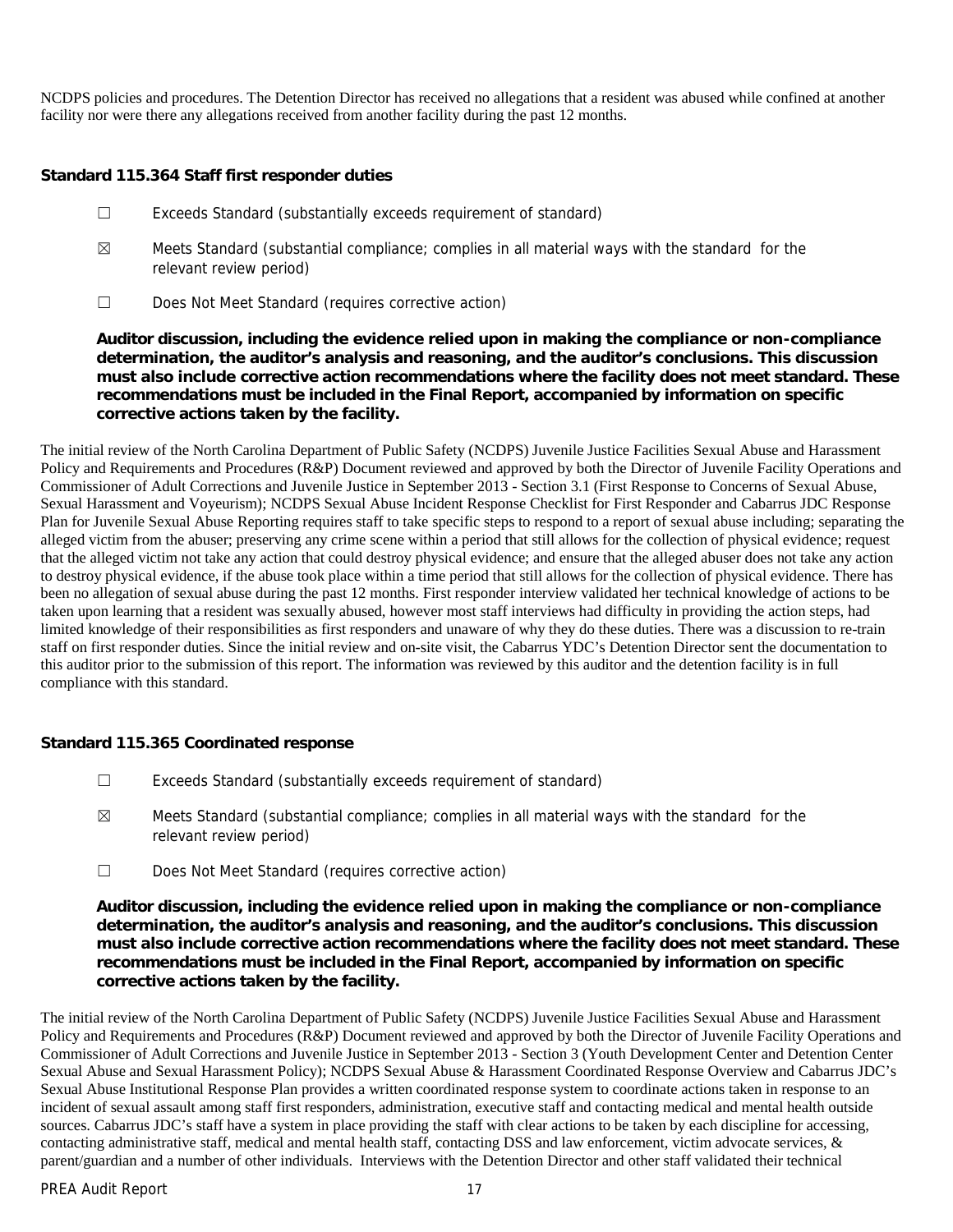knowledgeable of their duties in response to a sexual assault.

**Standard 115.366 Preservation of ability to protect residents from contact with abusers**

- ☐ Exceeds Standard (substantially exceeds requirement of standard)
- ☐ Meets Standard (substantial compliance; complies in all material ways with the standard for the relevant review period)
- ☐ Does Not Meet Standard (requires corrective action)

**Auditor discussion, including the evidence relied upon in making the compliance or non-compliance determination, the auditor's analysis and reasoning, and the auditor's conclusions. This discussion must also include corrective action recommendations where the facility does not meet standard. These recommendations must be included in the Final Report, accompanied by information on specific corrective actions taken by the facility.**

North Carolina Department of Public Safety (NCDPS) does not engage in the collective bargaining process regarding any violation of departmental policy regarding PREA, therefore this standard is not applicable.

**Standard 115.367 Agency protection against retaliation**

- ☐ Exceeds Standard (substantially exceeds requirement of standard)
- $\boxtimes$  Meets Standard (substantial compliance; complies in all material ways with the standard for the relevant review period)
- ☐ Does Not Meet Standard (requires corrective action)

**Auditor discussion, including the evidence relied upon in making the compliance or non-compliance determination, the auditor's analysis and reasoning, and the auditor's conclusions. This discussion must also include corrective action recommendations where the facility does not meet standard. These recommendations must be included in the Final Report, accompanied by information on specific corrective actions taken by the facility.**

The initial review of the North Carolina Department of Public Safety (NCDPS) Juvenile Justice Facilities Sexual Abuse and Harassment Policy and Requirements and Procedures (R&P) Document reviewed and approved by both the Director of Juvenile Facility Operations and Commissioner of Adult Corrections and Juvenile Justice in September 2013 – Section 1.8 (Victim Support) and Section 1.15 (Retaliation) requires the protection and monitoring of residents and staff who have reported sexual abuse and sexual harassment or who have cooperated in a sexual abuse or harassment investigation. NCDPS policies and procedures prohibits retaliation against any staff or resident for making a report of sexual abuse as well as retaliation against a victim who has suffered from abuse. The monitoring at a minimum will take place for a period of 90 days or longer, as needed. This monitoring would include resident disciplinary reports, bedroom and program changes, negative performance reports as well as reassignments of staff. The Detention Director is responsible with overseeing the monitoring of the conduct or treatment of residents or staff who reported the sexual abuse and of residents who were reported to have suffered sexual abuse to determine if changes that may suggest possible retaliation exist. She is responsible for assigning a PREA Support Person (PSP) that will serve as an advocate to link services (community based advocates or mental health professionals) and support to residents who report sexual abuse and sexual harassment by another resident, staff member, contractor or volunteer. The Detention Director has designated several staff for this role and completed the required form (OPA-A18). These individuals are screened for appropriateness to serve as a victim advocate and receive specialized training. Staff interviews and training documentation confirmed the new role of the PSP individuals in the detention facility. The PSP individuals will be completing several forms depending on whether it is a staff or resident retaliation monitoring. Upon completion of the investigation, a PSP individual will complete a "PREA Sexual Abuse and Harassment Retaliation Report" form [Staff (OPA-I22) or Resident (OPA-I24)]. There were no incidents of retaliation in the past 12 months.

# **Standard 115.368 Post-allegation protective custody**

PREA Audit Report 18 ☐ Exceeds Standard (substantially exceeds requirement of standard)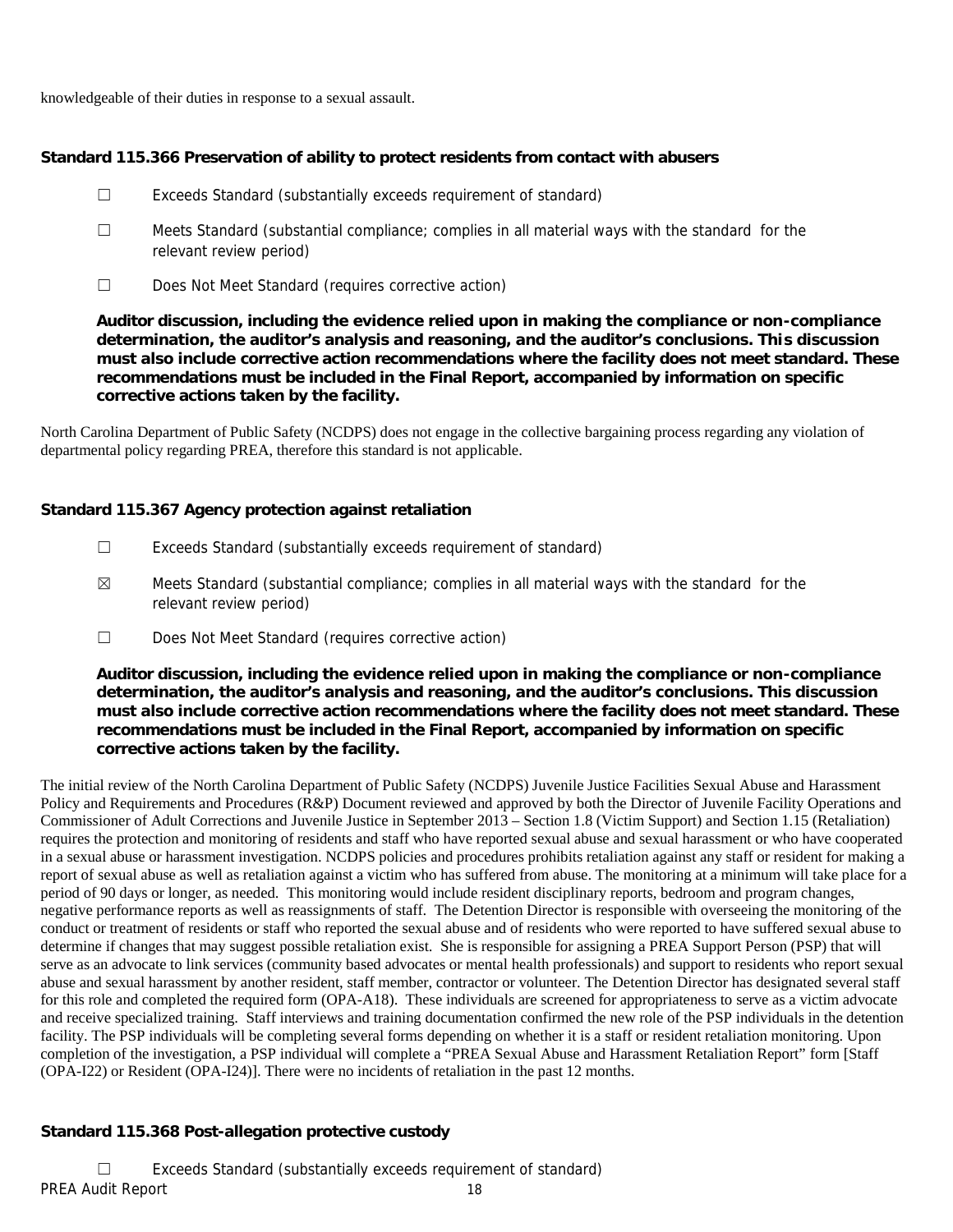- $\boxtimes$  Meets Standard (substantial compliance; complies in all material ways with the standard for the relevant review period)
- ☐ Does Not Meet Standard (requires corrective action)

**Auditor discussion, including the evidence relied upon in making the compliance or non-compliance determination, the auditor's analysis and reasoning, and the auditor's conclusions. This discussion must also include corrective action recommendations where the facility does not meet standard. These recommendations must be included in the Final Report, accompanied by information on specific corrective actions taken by the facility.**

The initial review of the North Carolina Department of Public Safety (NCDPS) Juvenile Justice Facilities Sexual Abuse and Harassment Policy and Requirements and Procedures (R&P) Document reviewed and approved by both the Director of Juvenile Facility Operations and Commissioner of Adult Corrections and Juvenile Justice in September 2013 – Section 2.2 (Response) & Section PS/YC 3.0 (Behavior Expectations) and NCDPS Division of Juvenile Justice (DJJ) Detention Policy and Requirements and Procedures (R&P) Document reviewed and approved in July 2012 – Section 2.3.13 (Temporary Confinement) contained information on post-allegation protective custody or guidelines for moving a resident to another facility as a last measure to keep residents who alleged sexual abuse safe and only until an alternative means for keeping the resident safe can be arranged. The detention facility restricts any isolation placement, however, Cabarrus JDC has the capabilities to isolate a resident as a last resort. No residents who have alleged sexual abuse in the past 12 months were secluded or isolated from the other residents. The residents would be placed in another housing unit or staff would be placed on "no contact with resident."

**Standard 115.371 Criminal and administrative agency investigations**

- ☐ Exceeds Standard (substantially exceeds requirement of standard)
- $\boxtimes$  Meets Standard (substantial compliance; complies in all material ways with the standard for the relevant review period)
- ☐ Does Not Meet Standard (requires corrective action)

**Auditor discussion, including the evidence relied upon in making the compliance or non-compliance determination, the auditor's analysis and reasoning, and the auditor's conclusions. This discussion must also include corrective action recommendations where the facility does not meet standard. These recommendations must be included in the Final Report, accompanied by information on specific corrective actions taken by the facility.**

The initial review of the North Carolina Department of Public Safety (NCDPS) Juvenile Justice Facilities Sexual Abuse and Harassment Policy and Requirements and Procedures (R&P) Document reviewed and approved by both the Director of Juvenile Facility Operations and Commissioner of Adult Corrections and Juvenile Justice in September 2013 – Section 2.3 (Investigations) and NCDPS Sexual Abuse & Harassment Coordinated Response Overview require staff to refer all alleged incidents of sexual abuse, harassment or misconduct to the Department of Social Services (DSS) for investigation and determination of child abuse and Cabarrus County Sheriff's Office (CCSO) for the determination of criminal charges. Staff refer all allegations of sexual abuse and harassment to the Central Office and the Office of PREA Administration for completion of an administrative investigation. There has been no reported investigations that appeared to be criminal and referred for prosecution of alleged staff's or residents inappropriate sexual behavior that occurred in this detention facility in the past 12 months. It was evident, the staff reported incidents as required and reports are maintained for as long as the alleged abuser is incarcerated or employed by the detention facility, plus 5 years unless the abuse was committed by a juvenile and applicable laws require a shorter period of retention.

**Standard 115.372 Evidentiary standard for administrative investigations**

- ☐ Exceeds Standard (substantially exceeds requirement of standard)
- $\boxtimes$  Meets Standard (substantial compliance; complies in all material ways with the standard for the relevant review period)
- ☐ Does Not Meet Standard (requires corrective action)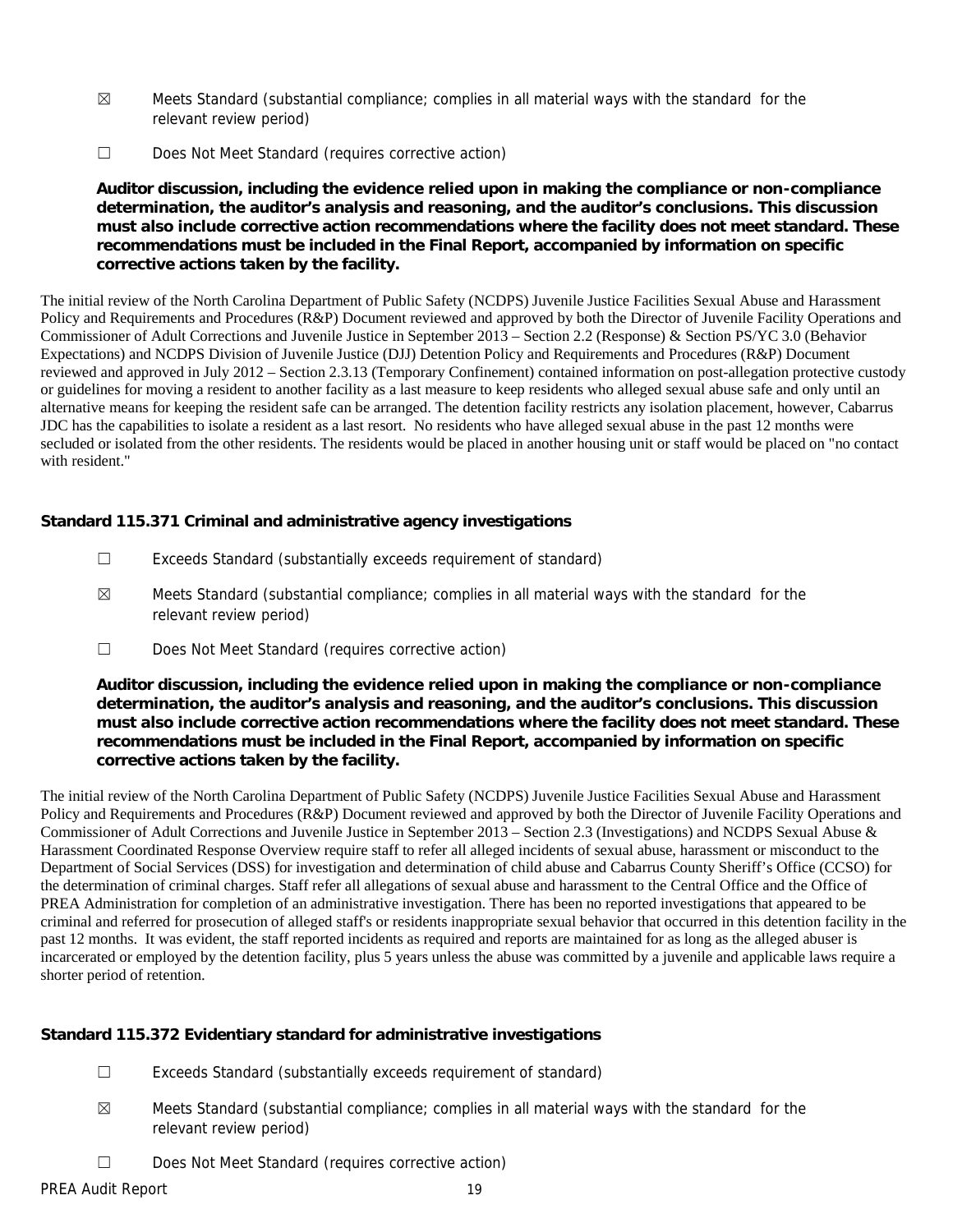**Auditor discussion, including the evidence relied upon in making the compliance or non-compliance determination, the auditor's analysis and reasoning, and the auditor's conclusions. This discussion must also include corrective action recommendations where the facility does not meet standard. These recommendations must be included in the Final Report, accompanied by information on specific corrective actions taken by the facility.**

The initial review of the North Carolina Department of Public Safety (NCDPS) Juvenile Justice Facilities Sexual Abuse and Harassment Policy and Requirements and Procedures (R&P) Document reviewed and approved by both the Director of Juvenile Facility Operations and Commissioner of Adult Corrections and Juvenile Justice in September 2013 – Section 2.3 (Investigations) contains all the elements of the standard. Department of Social Services (DSS) and Office of PREA Administration investigates the allegation and indicates a standard of a preponderance of the evidence or a lower standard of proof for determining if allegations are substantiated. An interview with the Detention Director indicated that they conduct fact finding investigations and make conclusions following the investigation (criminal in nature) and provide the information to the detention facility and to the Central Office and the Office of PREA Administration for consultation with legal and human resources to determine disciplinary actions.

#### **Standard 115.373 Reporting to residents**

- ☐ Exceeds Standard (substantially exceeds requirement of standard)
- ☒ Meets Standard (substantial compliance; complies in all material ways with the standard for the relevant review period)
- ☐ Does Not Meet Standard (requires corrective action)

**Auditor discussion, including the evidence relied upon in making the compliance or non-compliance determination, the auditor's analysis and reasoning, and the auditor's conclusions. This discussion must also include corrective action recommendations where the facility does not meet standard. These recommendations must be included in the Final Report, accompanied by information on specific corrective actions taken by the facility.**

The initial review of the North Carolina Department of Public Safety (NCDPS) Juvenile Justice Facilities Sexual Abuse and Harassment Policy and Requirements and Procedures (R&P) Document reviewed and approved by both the Director of Juvenile Facility Operations and Commissioner of Adult Corrections and Juvenile Justice in September 2013 – Section 2.3 (Investigations) and Section 1.8 (Victim Support) requires that any resident who makes an allegation that he suffered sexual abuse is informed in writing contains the process for notifying residents whether the allegation proves substantiated, unsubstantiated or unfounded following an investigation. Office of PREA Administration has a process to notify the resident. The policies further requires that following a resident's allegation that a staff member who has committed sexual abuse against the resident, the facility informs the resident unless the allegations are "unfounded" whenever the staff member is no longer posted within the resident's housing area; the staff member is no longer employed at the facility; Cabarrus County Sheriff's Office (CCSO) learns that the staff member has been indicted or convicted on a charge related to sexual abuse within the detention facility. With regard to investigations involving resident-on-resident allegations of sexual abuse, Cabarrus County Sheriff's Office (CCSO) notifies the Detention Director who will then inform the resident whenever the detention facility learns that the alleged abuser has been indicted or convicted on a charge related to sexual abuse within the detention facility. There has been no reported investigation of alleged staff or resident's inappropriate sexual behavior that occurred in this detention facility during the past 12 months. The Detention Director validated her technical knowledge of the reporting process during her interview.

**Standard 115.376 Disciplinary sanctions for staff**

- ☐ Exceeds Standard (substantially exceeds requirement of standard)
- $\boxtimes$  Meets Standard (substantial compliance; complies in all material ways with the standard for the relevant review period)
- ☐ Does Not Meet Standard (requires corrective action)

**Auditor discussion, including the evidence relied upon in making the compliance or non-compliance determination, the auditor's analysis and reasoning, and the auditor's conclusions. This discussion must also include corrective action recommendations where the facility does not meet standard. These**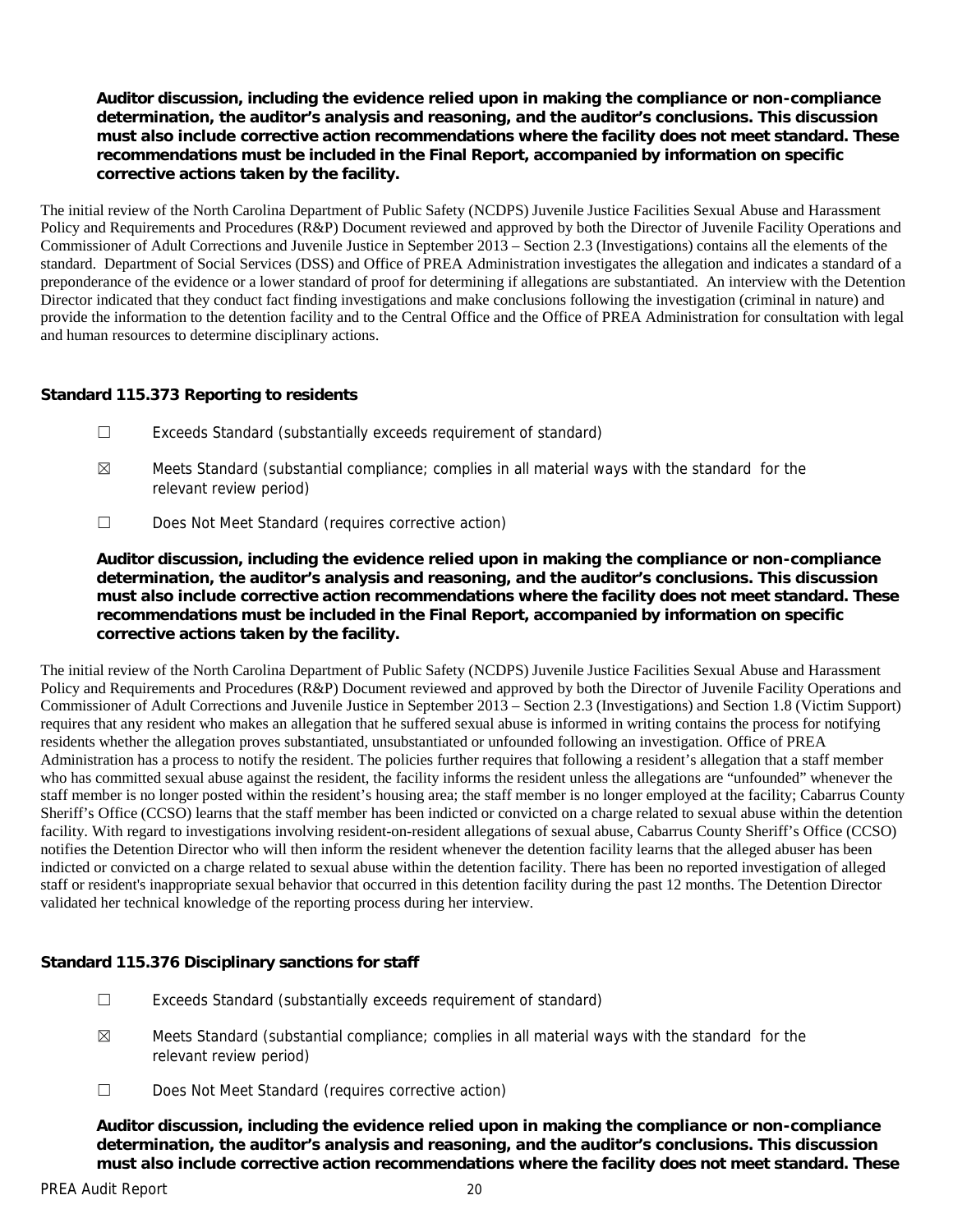**recommendations must be included in the Final Report, accompanied by information on specific corrective actions taken by the facility.**

The initial review of the North Carolina Department of Public Safety (NCDPS) Juvenile Justice Facilities Sexual Abuse and Harassment Policy and Requirements and Procedures (R&P) Document reviewed and approved by both the Director of Juvenile Facility Operations and Commissioner of Adult Corrections and Juvenile Justice in September 2013 – Section 1.14 (Discipline) disciplinary sanctions up to and including termination for violating the facility's sexual abuse or harassment policies. The policy also mandates that the violation be reported to the Office of PREA Administration and law enforcement. All disciplinary sanctions are maintained in the employees HR file in accordance with NCDPS policy and procedures. Termination is the presumptive sanction for staff who have engaged in sexual abuse. Additionally staff may not escape sanctions by resigning. Staff who resign because they would have been terminated, are reported to the local law enforcement, unless the activities were not clearly criminal. There has been no employee terminated in the past 12 months for violation of the detention facility's sexual abuse or harassment policies. The Detention Director interview validated her technical knowledge of the reporting process was consistent with NCDPS policy and procedures.

**Standard 115.377 Corrective action for contractors and volunteers**

- ☐ Exceeds Standard (substantially exceeds requirement of standard)
- $\boxtimes$  Meets Standard (substantial compliance; complies in all material ways with the standard for the relevant review period)
- ☐ Does Not Meet Standard (requires corrective action)

**Auditor discussion, including the evidence relied upon in making the compliance or non-compliance determination, the auditor's analysis and reasoning, and the auditor's conclusions. This discussion must also include corrective action recommendations where the facility does not meet standard. These recommendations must be included in the Final Report, accompanied by information on specific corrective actions taken by the facility.**

The initial review of the North Carolina Department of Public Safety (NCDPS) Juvenile Justice Facilities Sexual Abuse and Harassment Policy and Requirements and Procedures (R&P) Document reviewed and approved by both the Director of Juvenile Facility Operations and Commissioner of Adult Corrections and Juvenile Justice in September 2013 – Section 1.14 (Discipline) requires that volunteers and contractors in violation of the facility's policies and procedures regarding sexual abuse and harassment of residents will be reported to DSS, Office of PREA Administration, and local law enforcement unless the activity was clearly not criminal and to relevant licensing bodies. Additionally, the policies requires the detention/facility staff to take remedial measures and prohibit future contact with residents in the case of any violation of the detention/facility's sexual abuse and harassment policies by contractors or volunteers. This was verified during an interview with the Detention Director. There have been no volunteers or contractors reported in the past 12 months for engaging in sexual abuse or harassment of a resident.

**Standard 115.378 Disciplinary sanctions for residents**

- ☐ Exceeds Standard (substantially exceeds requirement of standard)
- $\boxtimes$  Meets Standard (substantial compliance; complies in all material ways with the standard for the relevant review period)
- ☐ Does Not Meet Standard (requires corrective action)

**Auditor discussion, including the evidence relied upon in making the compliance or non-compliance determination, the auditor's analysis and reasoning, and the auditor's conclusions. This discussion must also include corrective action recommendations where the facility does not meet standard. These recommendations must be included in the Final Report, accompanied by information on specific corrective actions taken by the facility.**

The initial review of the North Carolina Department of Public Safety (NCDPS) Juvenile Justice Facilities Sexual Abuse and Harassment Policy and Requirements and Procedures (R&P) Document reviewed and approved by both the Director of Juvenile Facility Operations and Commissioner of Adult Corrections and Juvenile Justice in September 2013 – Section 1.14 (Discipline); NCDPS Division of Juvenile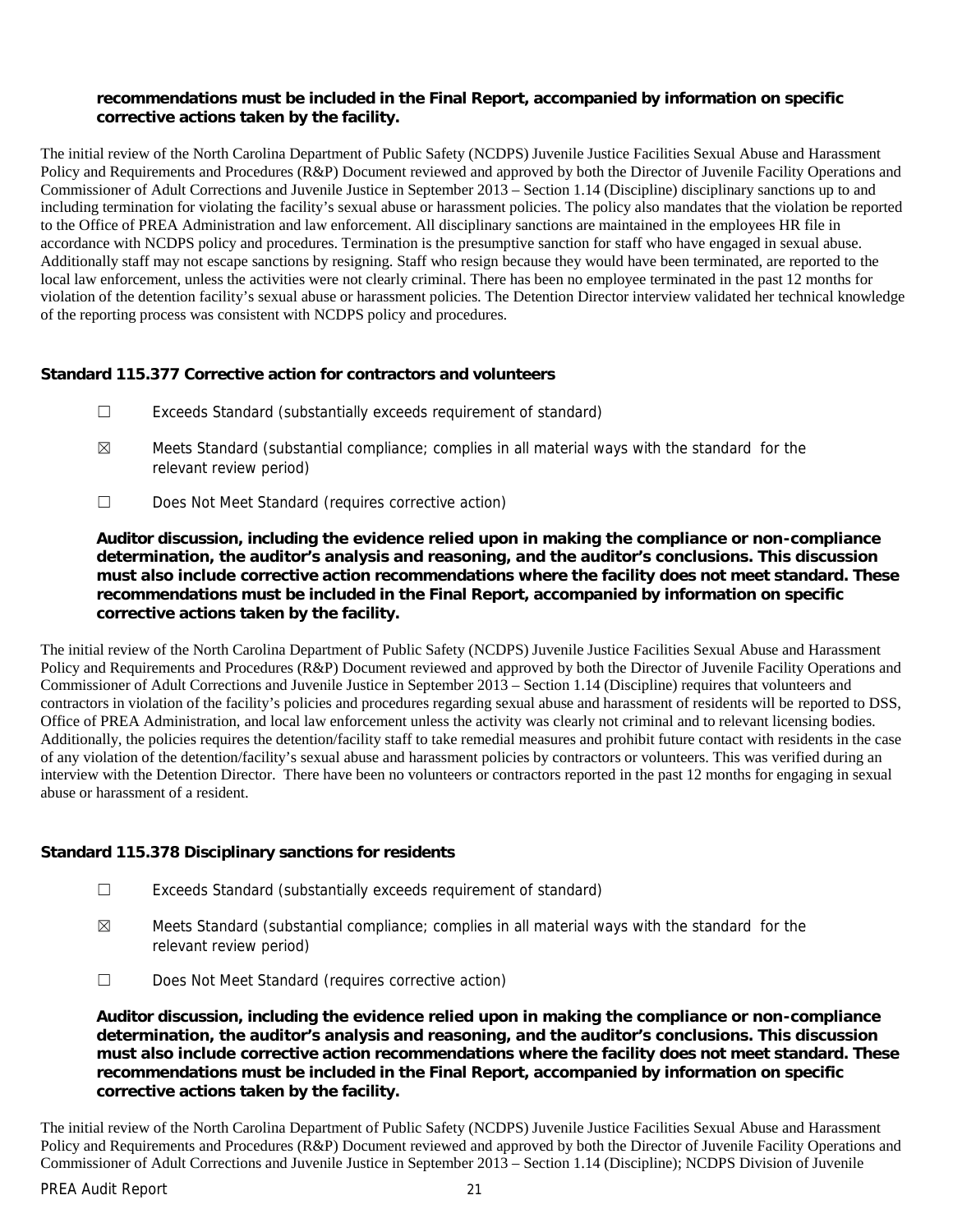Justice (DJJ) Detention Policy and Requirements and Procedures (R&P) Document reviewed and approved in July 2012 – Section 2.3 (Rules and Discipline); NCDPS DJJ Youth Development Center Policy and Requirements and Procedures (R & P) Document – Section 2 (R&P/YC 2: YDC Admission and Assessments) and NCDPS DJJ and Deliquency Prevention Abuse and Neglect Policy and Requirements and Procedures (R&P) Document – Section PS/YC 3.0 (Behavior Expectations) any resident found to have violated any of the agency's sexual abuse or sexual harassment policies will be subject to sanctions pursuant to the behavior management program. Cabarrus JDC staff provides each resident with information that includes their rights and responsibilities, a disciplinary list of violations, disciplinary procedures and transfers. Residents will be offered therapy, counseling or other interventions designed to address and correct the underlining reasons for their conduct. There has been no administrative or criminal findings of guilt for resident-on-resident sexual abuse that have occurred at the detention facility in the past 12 months. The Detention Director indicated that residents may also be referred for prosecution if the allegations were criminal.

**Standard 115.381 Medical and mental health screenings; history of sexual abuse**

- ☐ Exceeds Standard (substantially exceeds requirement of standard)
- ☒ Meets Standard (substantial compliance; complies in all material ways with the standard for the relevant review period)
- ☐ Does Not Meet Standard (requires corrective action)

**Auditor discussion, including the evidence relied upon in making the compliance or non-compliance determination, the auditor's analysis and reasoning, and the auditor's conclusions. This discussion must also include corrective action recommendations where the facility does not meet standard. These recommendations must be included in the Final Report, accompanied by information on specific corrective actions taken by the facility.**

The initial review of the North Carolina Department of Public Safety (NCDPS) Juvenile Justice Facilities Sexual Abuse and Harassment Policy and Requirements and Procedures (R&P) Document reviewed and approved by both the Director of Juvenile Facility Operations and Commissioner of Adult Corrections and Juvenile Justice in September 2013 – Section 1.10 (General Provisions) and NCDPS DJJ Youth Development Center Policy and Requirements and Procedures (R&P) Document – Section 1.4 (Mental Health Services) require medical and mental health evaluations and as appropriate, treatment is offered to all residents victimized by sexual abuse and ensure confidentiality of information. Residents who report prior sexual victimization or disclose prior incidents of perpetrating sexual abuse, either in an institution or in the community, are required to be offered a follow-up with a medical or mental health practitioner within 14 days of admission/ screening. Medical and mental health staff complete various admission screening forms (i.e. Admission and Placement Screening; Admission History and Physical Examination, Medical Screening, Suicide Risk Screening, MAYSI, and Mental Health Status) during the initial intake process including informed consent disclosures. There were no residents who disclosed prior victimization during their initial screening process. Medical and mental health staff interviews confirmed that although there were no disclosures, all residents were offered follow-up meetings with medical and mental health providers.

**Standard 115.382 Access to emergency medical and mental health services**

- ☐ Exceeds Standard (substantially exceeds requirement of standard)
- $\boxtimes$  Meets Standard (substantial compliance; complies in all material ways with the standard for the relevant review period)
- ☐ Does Not Meet Standard (requires corrective action)

**Auditor discussion, including the evidence relied upon in making the compliance or non-compliance determination, the auditor's analysis and reasoning, and the auditor's conclusions. This discussion must also include corrective action recommendations where the facility does not meet standard. These recommendations must be included in the Final Report, accompanied by information on specific corrective actions taken by the facility.**

The initial review of the North Carolina Department of Public Safety (NCDPS) Juvenile Justice Facilities Sexual Abuse and Harassment Policy and Requirements and Procedures (R&P) Document reviewed and approved by both the Director of Juvenile Facility Operations and Commissioner of Adult Corrections and Juvenile Justice in September 2013 – Section 1.10 (General Provisions); Section 3.1 (First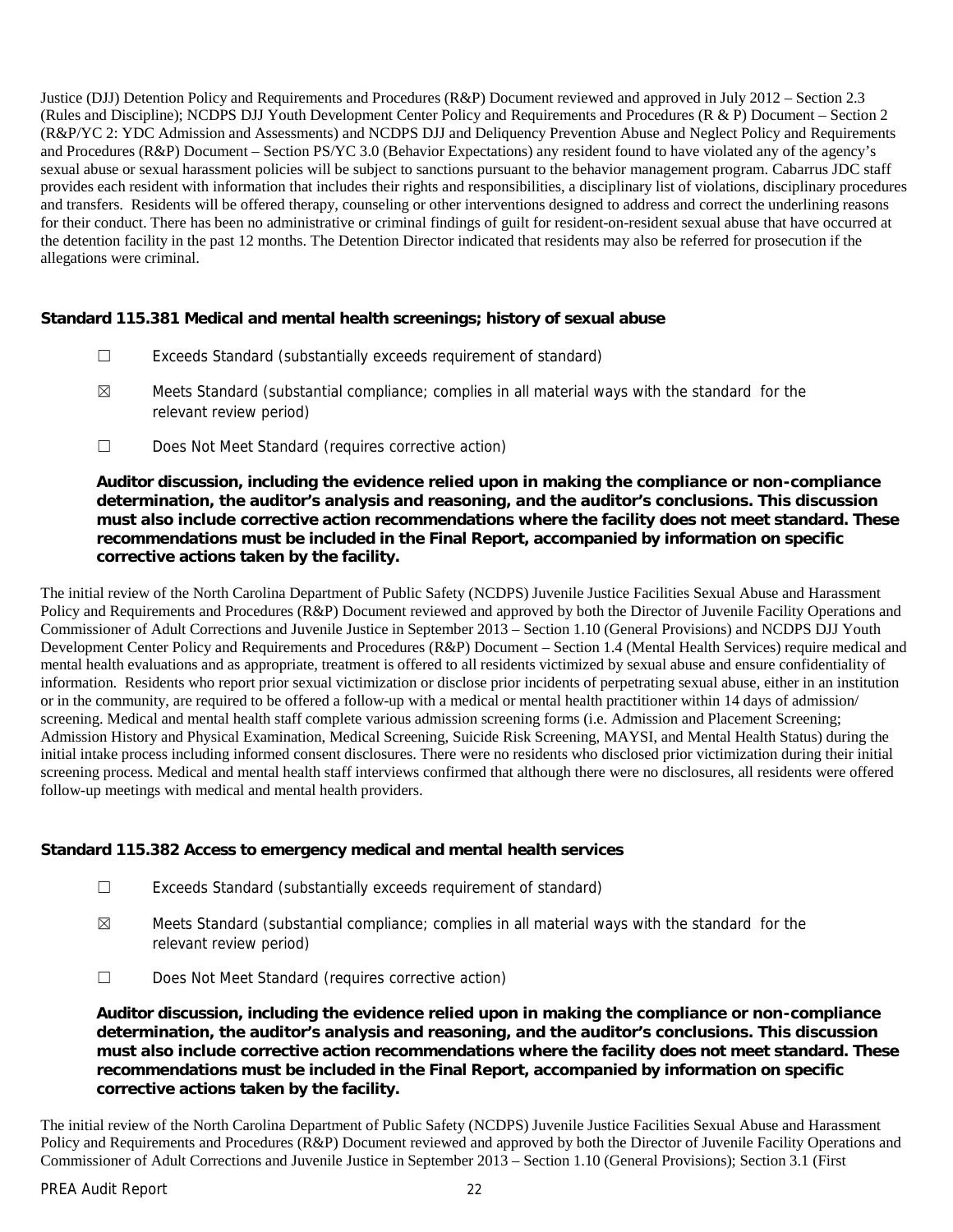Response to Concerns of Sexual Abuse, Sexual Harassment and Voyeurism); NCDPS DJJ Youth Development Center Policy and Requirements and Procedures (R&P) Document – Section 1.4 (Mental Health Services) and NC General Statute Chapter 15B (Victims Compensation Article 1 Crime Victim's Compensation Act) requires resident victims of sexual abuse are offered timely information about and timely access to emergency contraception and sexually transmitted disease prophylaxis, in accordance with professionally accepted standards of care, where medically appropriate and unimpeded access to emergency medical treatment and crisis intervention services. The medical staff have a protocol in place to assist in expediting a resident to the emergency room with specific documentation for the direct care staff. Additionally, documentation provided confirmed treatment services are provided to every victim without financial cost. Esther House of Stanly County, Inc. is the program identified to provide the victim advocacy services for the residents at the facility. Carolinas Medical Center provides the emergency and forensic medical examinations.

**Standard 115.383 Ongoing medical and mental health care for sexual abuse victims and abusers**

- ☐ Exceeds Standard (substantially exceeds requirement of standard)
- $\boxtimes$  Meets Standard (substantial compliance; complies in all material ways with the standard for the relevant review period)
- ☐ Does Not Meet Standard (requires corrective action)

**Auditor discussion, including the evidence relied upon in making the compliance or non-compliance determination, the auditor's analysis and reasoning, and the auditor's conclusions. This discussion must also include corrective action recommendations where the facility does not meet standard. These recommendations must be included in the Final Report, accompanied by information on specific corrective actions taken by the facility.**

The initial review of the North Carolina Department of Public Safety (NCDPS) Juvenile Justice Facilities Sexual Abuse and Harassment Policy and Requirements and Procedures (R&P) Document reviewed and approved by both the Director of Juvenile Facility Operations and Commissioner of Adult Corrections and Juvenile Justice in September 2013 – Section 3.2 (Medical Evaluation and Forensic Mental Health Evaluation Following Allegations of Sexual Abuse, Sexual Harassment and/or Voyeurism) and Section 3.3 (Support of the Resident Post- Evaluation for Sexual Abuse, Sexual Harassment and/or Voyeurism) requires ongoing medical and mental health care for sexual abuse victims and abusers. Additionally, the policy requires the facility to offer medical and mental health evaluations and appropriate follow-up treatment. Victims of sexual abuse will be transported Carolinas Medical Center where they will receive treatment and where physical evidence can be gathered by a certified SAFE medical examiner. There has been no investigation of alleged resident's inappropriate sexual behavior that occurred in this detention facility in the past 12 months. There is a process in place to ensure staff track on-going medical and mental health services for victims who may have been sexually abused. The medical and mental health staff have a protocol in place to assist residents and their families upon discharge from the detention facility to continue services if needed.

**Standard 115.386 Sexual abuse incident reviews**

- ☐ Exceeds Standard (substantially exceeds requirement of standard)
- $\boxtimes$  Meets Standard (substantial compliance; complies in all material ways with the standard for the relevant review period)
- ☐ Does Not Meet Standard (requires corrective action)

**Auditor discussion, including the evidence relied upon in making the compliance or non-compliance determination, the auditor's analysis and reasoning, and the auditor's conclusions. This discussion must also include corrective action recommendations where the facility does not meet standard. These recommendations must be included in the Final Report, accompanied by information on specific corrective actions taken by the facility.**

The initial review of the North Carolina Department of Public Safety (NCDPS) Juvenile Justice Facilities Sexual Abuse and Harassment Policy and Requirements and Procedures (R&P) Document reviewed and approved by both the Director of Juvenile Facility Operations and Commissioner of Adult Corrections and Juvenile Justice in September 2013 – Section 1.9 [PREA Compliance Manager (PCM)] and Section 2.3 (Investigations) and NCDPS Sexual Abuse & Harassment Coordinated Response Overview requires a PREA Post Incident Review of every sexual abuse allegation at the conclusion of all investigations, except those determined to be unfounded within thirty (30) days.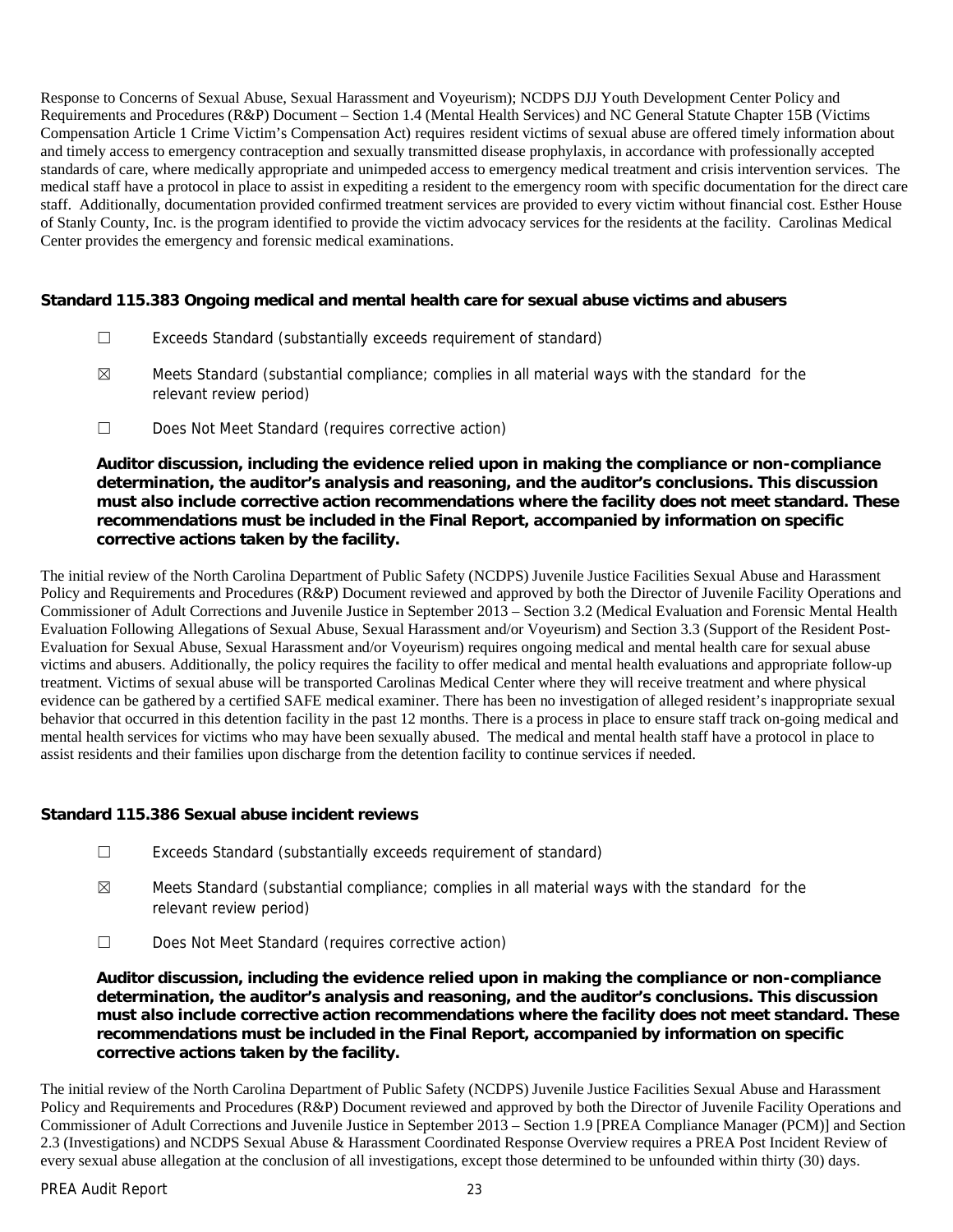Cabarrus JDC Sexual Abuse Team consists of the Detention Director, Youth Center Shift Supervisors, medical and mental health representatives. There has been no investigation of alleged staff or resident's inappropriate sexual behavior that occurred in this detention facility in the past 12 months. Staff interviews confirmed they would document their review on the PREA Post Incident Review form that captures all aspects of an incident.

#### **Standard 115.387 Data collection**

- ☐ Exceeds Standard (substantially exceeds requirement of standard)
- $\boxtimes$  Meets Standard (substantial compliance; complies in all material ways with the standard for the relevant review period)
- ☐ Does Not Meet Standard (requires corrective action)

**Auditor discussion, including the evidence relied upon in making the compliance or non-compliance determination, the auditor's analysis and reasoning, and the auditor's conclusions. This discussion must also include corrective action recommendations where the facility does not meet standard. These recommendations must be included in the Final Report, accompanied by information on specific corrective actions taken by the facility.**

The initial review of the North Carolina Department of Public Safety (NCDPS) Juvenile Justice Facilities Sexual Abuse and Harassment Policy and Requirements and Procedures (R&P) Document reviewed and approved by both the Director of Juvenile Facility Operations and Commissioner of Adult Corrections and Juvenile Justice in September 2013 – Section 1.10 (General Provisions) requires the collection of accurate, uniform data for every allegation of sexual assault. The Detention Director in puts information into the TROI system and the NCDPS PREA Coordinator obtains the data from this system relating to PREA. The NCDPS PREA Coordinator has a data collection instrument to answer all questions for the U.S. Department of Justice Survey of Sexual Abuse Violence. A review of the 2015 annual report revealed it was completed and in accordance with this standard.

**Standard 115.388 Data review for corrective action**

- ☐ Exceeds Standard (substantially exceeds requirement of standard)
- ☒ Meets Standard (substantial compliance; complies in all material ways with the standard for the relevant review period)
- ☐ Does Not Meet Standard (requires corrective action)

**Auditor discussion, including the evidence relied upon in making the compliance or non-compliance determination, the auditor's analysis and reasoning, and the auditor's conclusions. This discussion must also include corrective action recommendations where the facility does not meet standard. These recommendations must be included in the Final Report, accompanied by information on specific corrective actions taken by the facility.**

The initial review of the North Carolina Department of Public Safety (NCDPS) Juvenile Justice Facilities Sexual Abuse and Harassment Policy and Requirements and Procedures (R&P) Document reviewed and approved by both the Director of Juvenile Facility Operations and Commissioner of Adult Corrections and Juvenile Justice in September 2013 – Section 1.10 (General Provisions) requires the review of data for corrective action to improve the effectiveness of its prevention, protection and response policies, practices and training. A review of the 2015 Annual Report indicated compliance with the standard and included all of the required elements. The NCDPS 2015 Annual Report is posted on the NCDPS Website for public review. The Detention Director monitors collected data to determine and assess the need for any corrective actions. The 2015 annual report was readily available on the North Carolina Department of Public Safety (NCDPS) website.

#### **Standard 115.389 Data storage, publication, and destruction**

☐ Exceeds Standard (substantially exceeds requirement of standard)

PREA Audit Report 24  $\boxtimes$  Meets Standard (substantial compliance; complies in all material ways with the standard for the